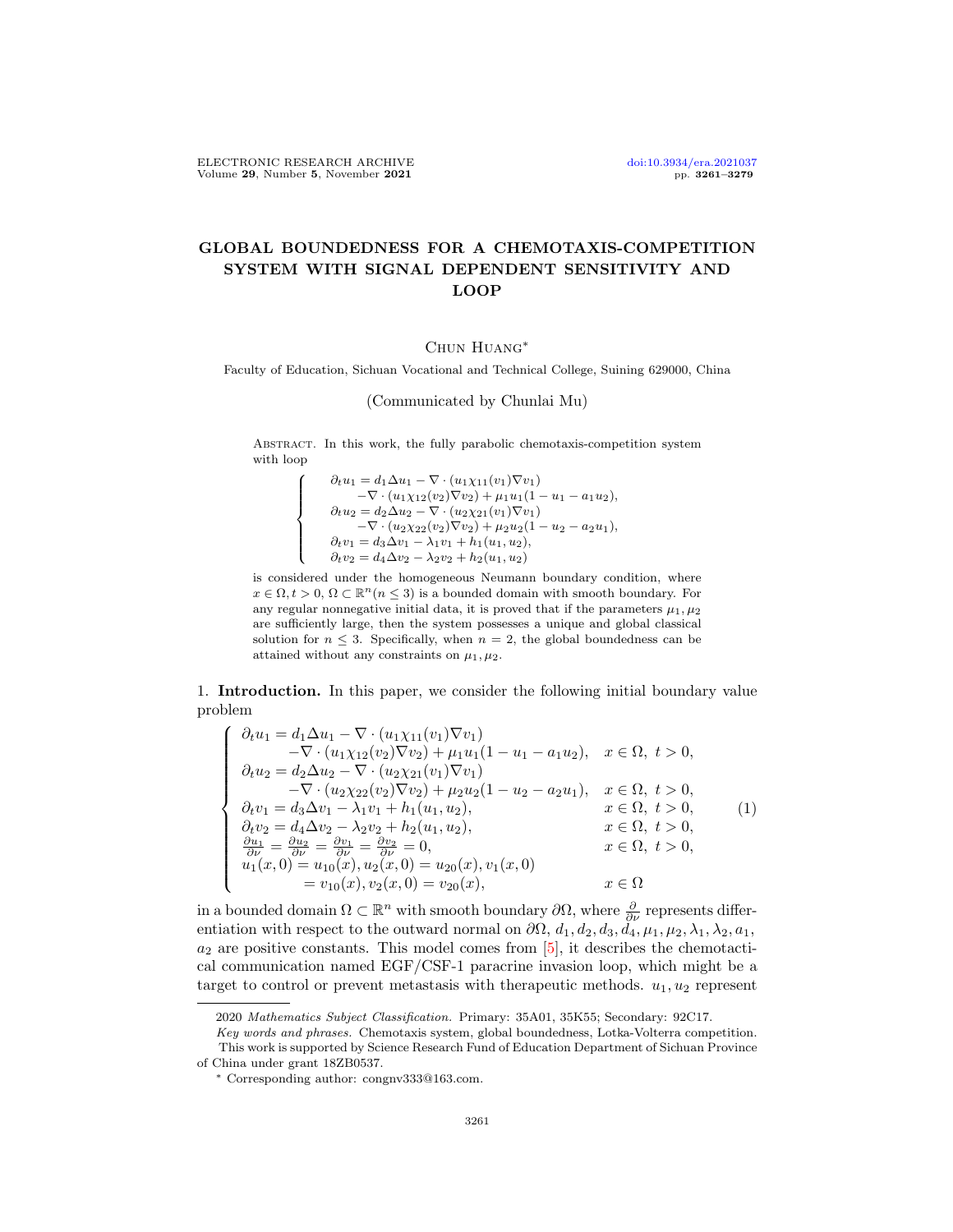the densities of macrophages and tumor cells,  $v_i(i = 1, 2)$  denote the concentration of the chemical. The chemotactic sensitivity functions  $\chi_{ii} (i, j = 1, 2)$  are smooth and positive. Let the initial data  $u_{10}, u_{20}, v_{10}$  and  $v_{20}$  satisfy

<span id="page-1-0"></span>
$$
0 \le u_{10} \in C^0(\bar{\Omega}), \ 0 \le u_{20} \in C^0(\bar{\Omega}), \ 0 \le v_{10} \in W^{1,\infty}(\bar{\Omega}), \ 0 \le v_{20} \in W^{1,\infty}(\bar{\Omega}). \tag{2}
$$

For the case  $\chi_{12} = \chi_{21} = 0$ ,  $h_1 = h_1(u_2)$ ,  $h_2 = h_2(u_1)$ , which describes the situation that tumor cells and macrophages mutually attract each other trough chemotactic signals. In such a case, the global solvability, boundedness and asymptotic behavior have been investigated intensively, for instance, Wang et al. detected the boundedness of solutions for  $n \leq 3$  in [\[17\]](#page-17-1), also, they explored the asymptotic behavior of solutions for any  $n \geq 1$ . Choosing  $h_1(u_2) = u_2, h_2(u_1) = u_1, \chi_{11}, \chi_{22}$  are two constants, when  $\mu_1 = \mu_2 = 0$ , the global boundedness and blow-up of solutions have been considered in [\[6,](#page-17-2) [11,](#page-17-3) [20\]](#page-17-4). When  $\mu_1, \mu_2 \neq 0$ , for the fully parabolic case, the global boundedness and large time behavior for  $n \leq 2$  and  $n = 3$  were detected in [\[3\]](#page-17-5) and [\[8\]](#page-17-6) respectively; as for the parabolic-elliptic case, for all  $n \geq 1$ , the global boundedness and asymptotic behavior were obtained in [\[21,](#page-18-0) [12\]](#page-17-7); afterwards, the results in [\[21,](#page-18-0) [12\]](#page-17-7) were partially improved by Wang et al. in [\[18\]](#page-17-8).

When  $\chi_{ij}(i, j = 1, 2)$  are constants,  $h_1 = \alpha_1 u_1 + \beta_1 u_2$ ,  $h_2 = \alpha_2 u_1 + \beta_2 u_2$ . Without respect to the kinetic terms, Espejo et al. derived the simultaneous blow-up phenomenon in [\[4\]](#page-17-9) for the parabolic-elliptic case of [\(1\)](#page-0-0) in the whole space  $\mathbb{R}^2$ . Considering the Lotka-Volterra-type competition, whether the parabolic-elliptic case or the fully parabolic case of  $(1)$ , the global dynamics of solutions were detected, it was found that the solution of [\(1\)](#page-0-0) is globally bounded without any requirement on the size of the parameters for the fully parabolic case in the lower dimensions  $n \leq 2$ [\[14\]](#page-17-10), while the largeness of parameters  $\mu_1, \mu_2$  is needed to guarantee the global solv-ability of [\(1\)](#page-0-0) for  $n = 3$  [\[15\]](#page-17-11), and the global solution of this system exponentially approaches to a steady state for all  $n \geq 1$  [\[14\]](#page-17-10), specifically, the system was shown to exhibit the large population densities phenomenon in [\[16\]](#page-17-12), that is, the solution exhibits unbounded peculiarity for the proper choice of initial data. As for the parabolic elliptic case, in [\[13\]](#page-17-13), the global boundedness result were established for  $n \geq 2$  under the condition that  $\frac{\chi_{11}}{\mu_1}, \frac{\chi_{12}}{\mu_1}, \frac{\chi_{21}}{\mu_2}$  and  $\frac{\chi_{22}}{\mu_2}$  are suitably small, moreover, the large time behavior of solution was derived.

In summary, for the two-species and two-stimuli chemotaxis system, most of the results are focusing on the case that the chemotactic sensitivity functions are constants and the signal production is linear. Therefore, the objective in the present study is to investigate the global boundedness of solutions for [\(1\)](#page-0-0) when  $\chi_{ii}$ ,  $(i, j =$  $1, 2$ ,  $h_1, h_2$  are general functions. Our work is motivated by the method in [\[17\]](#page-17-1), but in contrast, the existence of the chemical signalling loop in our model makes the computations and analysis fairly subtle.

We shall suppose throughout this paper that the functions  $\chi_{ij}(s)$ ,  $h_i(s,\tau)(i, j =$ 1, 2) satisfy the following conditions:

(H1)  $\chi_{ij}(s) \in C^{1+\theta}([0,\infty)), i, j = 1, 2$ , for some  $\theta > 0$ .  $(H2)$   $0 < \chi_{11}(s), \chi_{12}(s) \leq K_1$  for some  $K_1 > 0$ ;  $0 < \chi_{21}(s), \chi_{22}(s) \leq K_2$  for some  $K_2 > 0.$ (H3)  $h_i(s,\tau) \in C^{1+\theta}([0,\infty) \times [0,\infty))$ ,  $i = 1,2$ , for some  $\theta > 0$ .

(H4)  $h_i(0,0) = 0$  and  $0 < \frac{\partial h_i(s,\tau)}{\partial s}, \frac{\partial h_i(s,\tau)}{\partial \tau} < C_{h_i}$ , with  $C_{h_i} > 0, i = 1, 2$ . From the above (H3) and (H4), a straight calculation yields

$$
h_i(s,\tau) - h_i(0,0) = C_{h_i}(s+\tau) \text{ for } i = 1,2.
$$
 (3)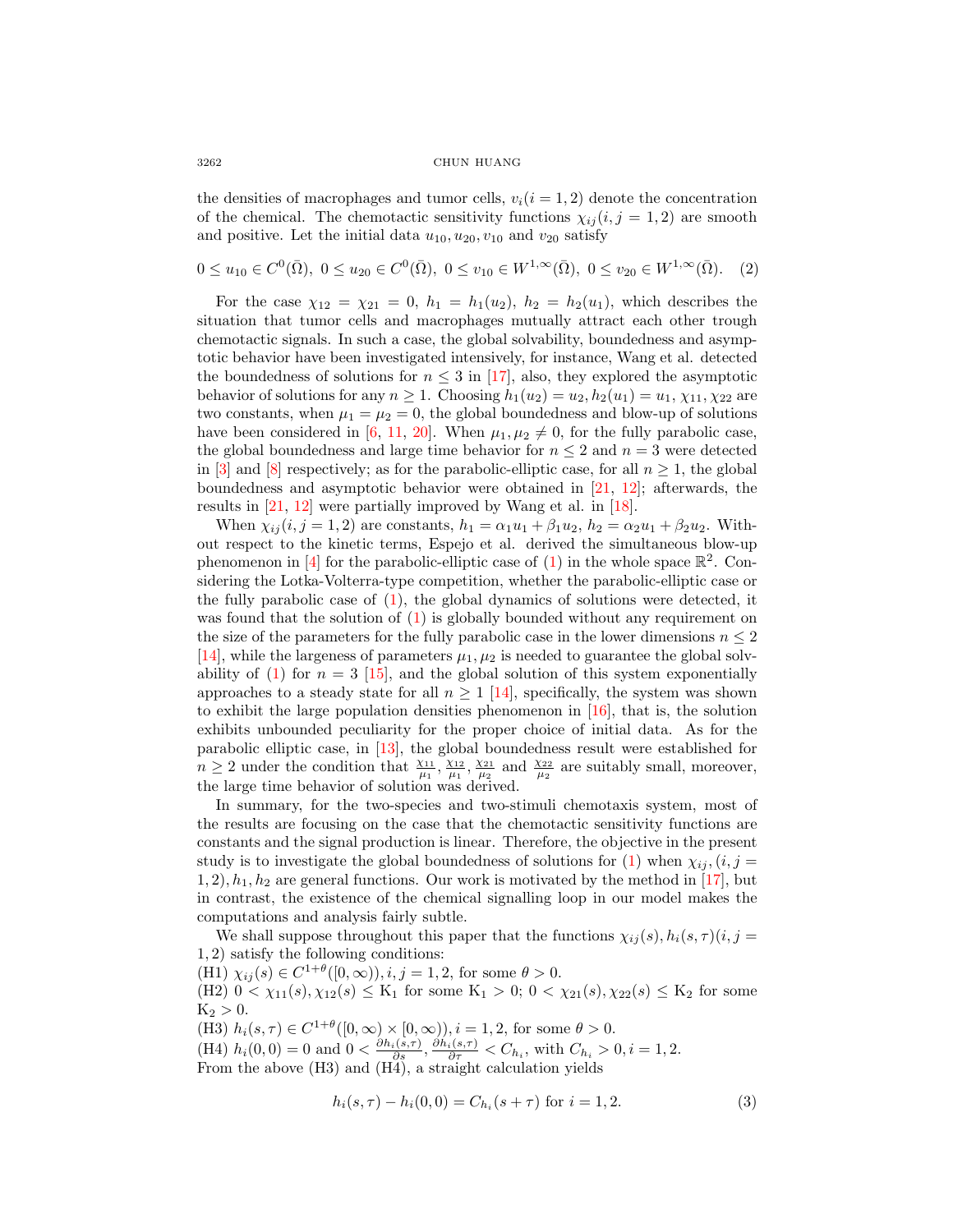Now we state our main results as follows.

<span id="page-2-4"></span>**Theorem 1.1.** Let  $\Omega \subset \mathbb{R}^n$  ( $n \leq 3$ ) be a smoothly bounded domain, and let  $d_1, d_2, d_3$ ,  $d_4, \mu_1, \mu_2, \lambda_1, \lambda_2, a_1, a_2$  be positive constants. Assume that  $\chi_{ij}, h_i(i, j = 1, 2)$  satisfy (*H1*)-(*H4*),  $\mu_1, \mu_2$  satisfy

<span id="page-2-2"></span>
$$
\mu_1 \ge \max \left\{ \frac{2K_1^2}{d_1} \eta_1 + (2n+8) \frac{C_{h_1}^2}{d_3} + \frac{2K_1^2}{d_3} + \frac{2K_1^2}{d_4} + 2, \frac{2K_1^2}{d_1} \eta_1 + (2n+8) \frac{C_{h_2}^2}{d_4} \right. \\ \left. + \frac{2K_1^2}{d_3} + \frac{2K_1^2}{d_4} + 2 \right\},
$$
\n
$$
\mu_2 \ge \max \left\{ \frac{2K_2^2}{d_2} \eta_2 + (2n+8) \frac{C_{h_1}^2}{d_3} + \frac{2K_2^2}{d_3} + \frac{2K_2^2}{d_4} + 2, \frac{2K_2^2}{d_2} \eta_2 + (2n+8) \frac{C_{h_2}^2}{d_4} \right. \\ \left. + \frac{2K_2^2}{d_3} + \frac{2K_2^2}{d_4} + 2 \right\}
$$
\n
$$
(5)
$$

<span id="page-2-3"></span>with

$$
\eta_1 = \frac{2(d_1 + d_3)^2}{d_1 d_3} + \frac{2(d_1 + d_4)^2}{d_1 d_4} + \frac{2C_{h_1}^2 + 2C_{h_2}^2 + 1}{d_1},
$$
\n
$$
\eta_2 = \frac{2(d_2 + d_3)^2}{d_2 d_3} + \frac{2(d_2 + d_4)^2}{d_2 d_4} + \frac{2C_{h_1}^2 + 2C_{h_2}^2 + 1}{d_2}.
$$
\n(6)

Then for all  $u_{10}, u_{20}, v_{10}$  and  $v_{20}$  satisfying [\(2\)](#page-1-0), the classical solution  $(u_1, u_2, v_1, v_2)$ of [\(1\)](#page-0-0) is unique and globally bounded in the sense that

$$
\| u_1(\cdot,t) \|_{L^{\infty}(\Omega)} + \| v_1(\cdot,t) \|_{L^{\infty}(\Omega)} + \| u_2(\cdot,t) \|_{L^{\infty}(\Omega)} + \| v_2(\cdot,t) \|_{L^{\infty}(\Omega)} \leq C
$$

for all  $t \geq 0$ , with some constant  $C > 0$  that is independent of t.

<span id="page-2-1"></span>**Corollary 1.** Let  $\Omega \subset \mathbb{R}^2$  be a smoothly bounded domain, and let  $d_1, d_2, d_3, d_4, \mu_1$ ,  $\mu_2, \lambda_1, \lambda_2, a_1, a_2$  be positive constants. Assume that  $\chi_{ij}, h_i(i, j = 1, 2)$  satisfy (H1)- $(H_4)$ , and  $\chi_{ij} (i, j = 1, 2)$  fulfill

$$
|\chi_{ij}'(s)| \le L \text{ for all } s \ge 0 \tag{7}
$$

with some  $L > 0$ . Then for all  $u_{10}, u_{20}, v_{10}$  and  $v_{20}$  satisfying [\(2\)](#page-1-0), the classical solution  $(u_1, u_2, v_1, v_2)$  of [\(1\)](#page-0-0) is globaly bounded.

**Remark 1.** It is obvious that there exist functions  $\chi_{ij}$ ,  $h_i(i, j = 1, 2)$  which satisfy (H1)-(H4), such as, we can choose the standard chemotactic sensitivity functions  $\chi_{ij}(s) = \frac{c_0}{(1+cs)^2}$  with  $c_0, c > 0$ , and choose  $h_i = c_1u_1 + c_2u_2$  with  $c_1, c_2 > 0$ .

In this paper, we deal with the quasilinear chemotaxis-competition system with loop. First, we give the local existence and some properties to prepare for the later work. Next, under the condition that  $\mu_1, \mu_2$  are sufficiently large, we establish the global boundedness result when  $n \leq 3$ . At last, for the case  $n = 2$ , we obtain the boundedness result without any requirement on the size of  $\mu_1, \mu_2$ .

2. Preliminary. As a preliminary, we first give the local existence and some important estimates of solutions for [\(1\)](#page-0-0).

<span id="page-2-0"></span>**Lemma 2.1.** Let  $\Omega \subset R^n (n \geq 1)$  be a smoothly bounded domain, and let  $\chi_{ij}, h_i$  $(i, j = 1, 2)$  satisfy (H1)-(H4). Assume that the initial data  $u_{10}, u_{20}, v_{10}, v_{20}$  satisfy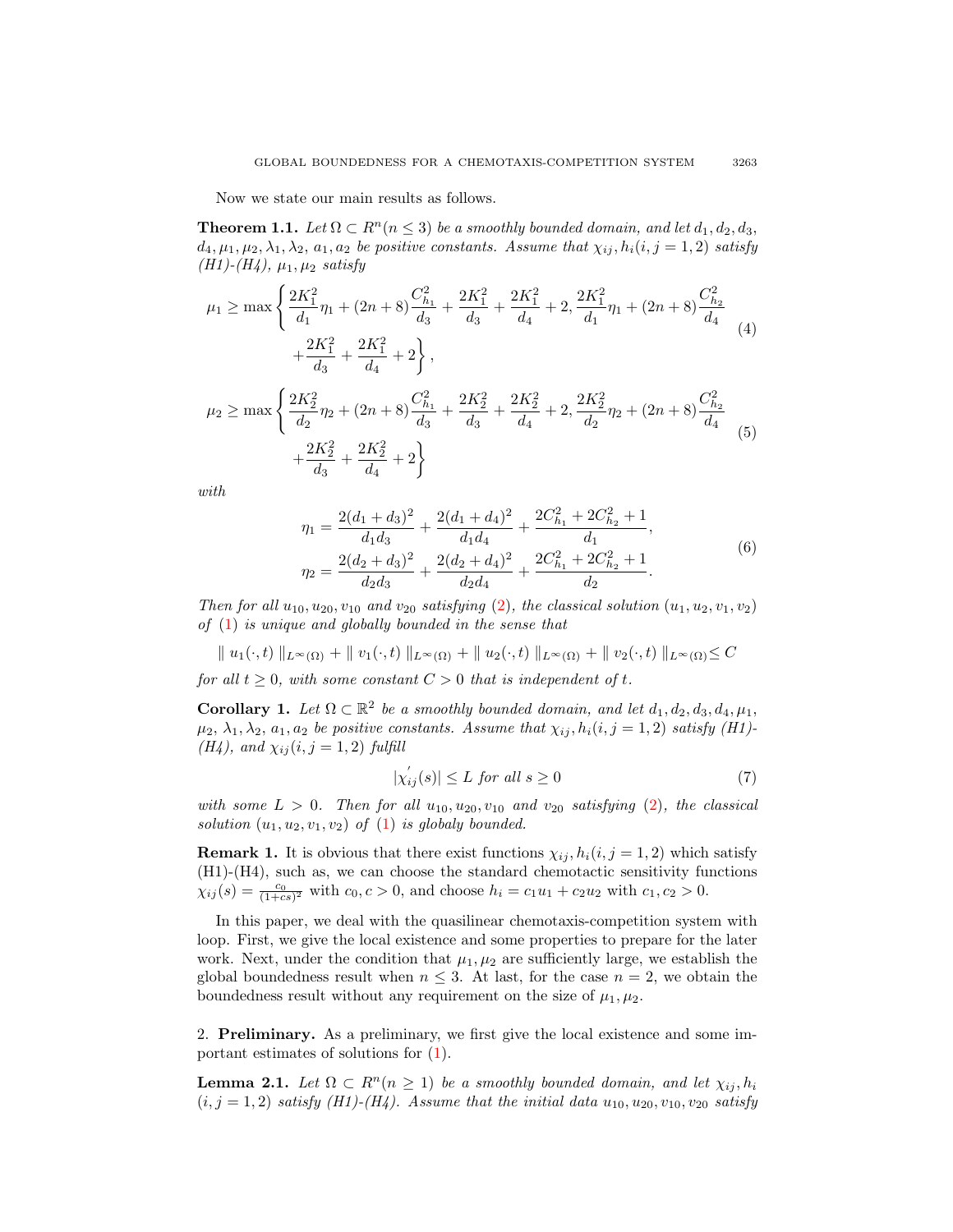[\(2\)](#page-1-0). Then there exists a maximal  $T_{\text{max}} \in (0,\infty]$  such that the system [\(1\)](#page-0-0) has a unique nonnegative classical solution  $(u_1, u_2, v_1, v_2)$ 

$$
u_1, u_2 \in C^0(\overline{\Omega} \times [0, T_{\max})) \cap C^{2,1}(\overline{\Omega} \times (0, T_{\max})),
$$
  

$$
v_1, v_2 \in C^0(\overline{\Omega} \times [0, T_{\max})) \cap C^{2,1}(\overline{\Omega} \times (0, T_{\max})),
$$

which satisfies

either  $T_{\max} = \infty$ , or  $||u_1(\cdot, t)||_{L^{\infty}(\Omega)} + ||u_2(\cdot, t)||_{L^{\infty}(\Omega)} \to \infty$  as  $t \to T_{\max}$ .

Besides, the solution fulfills

<span id="page-3-0"></span>
$$
\int_{\Omega} u_1(x,t)dx \le m_1 := \max\left\{ \int_{\Omega} u_{10}(x)dx, |\Omega| \right\} \text{ for all } t \in (0, T_{max}) \tag{8}
$$

and

$$
\int_{\Omega} u_2(x,t)dx \le m_2 := \max\left\{ \int_{\Omega} u_{20}(x)dx, |\Omega| \right\} \text{ for all } t \in (0, T_{max}) \tag{9}
$$

as well as

Z

<span id="page-3-5"></span>
$$
\int_{t}^{t+\tau} \int_{\Omega} u_1^2(x,t)dx ds \le \kappa_1 := m_1 + \frac{m_1}{\mu_1} \text{ for all } t \in [0, T_{\max} - \tau)
$$
 (10)

and

<span id="page-3-1"></span>
$$
\int_{t}^{t+\tau} \int_{\Omega} u_2^2(x, t) dx ds \le \kappa_2 := m_2 + \frac{m_2}{\mu_2} \text{ for all } t \in [0, T_{\max} - \tau), \qquad (11)
$$

where  $\tau = \min\left\{1, \frac{T_{max}}{2}\right\}$ .

*Proof.* The local existence of classical solution to  $(1)$  can be shown by using well-established methods for chemotaxis problems in [\[19\]](#page-17-14). And the relation  $(8)-(11)$  $(8)-(11)$  $(8)-(11)$  can be directly derived by a similar method in [\[15\]](#page-17-11).  $\Box$ 

Next, we recall the following lemma (see Lemma 3.4 in [\[9\]](#page-17-15) or Lemma 2.3 in [\[1\]](#page-17-16)), which is significant for our latter proof.

<span id="page-3-2"></span>**Lemma 2.2.** Let  $T > 0$ ,  $0 \le f \in L^1_{loc}([0, T))$ ,  $y(t)$  be a nonnegative absolutely continuous function on  $[0, T)$ . Assume that there exist  $a > 0, b > 0$  such that

$$
\int_{t}^{t+\tau} f(s)ds \le b \text{ for all } t \in [0, T - \tau)
$$

and

$$
y^{'}(t) + ay(t) \le f(t) \text{ for almost all } t \in (0, T),
$$

then

$$
y(t) \le \max\left\{y(0) + b, \frac{b}{a} + 2b\right\} \text{ for all } t \in (0, T),
$$

where  $\tau = \min\left\{1, \frac{T}{2}\right\}$ .

Based on Lemma [2.1](#page-2-0) and Lemma [2.2,](#page-3-2) we can now derive some basic properties of  $v_1, v_2$ .

<span id="page-3-4"></span>**Lemma 2.3.** Let  $\Omega \subset \mathbb{R}^n (n \geq 1)$  be a smooth and bounded domain,  $\lambda_i > 0$ ,  $a_i > 0$ ,  $\mu_i > 0, d_j > 0$  (i = 1, 2, j = 1, 2, 3, 4). Assume that  $h_1, h_2$  satisfy (H3)-(H4). Then there exist  $M_1, M_2, N_1, N_2 > 0$  such that the solution of [\(1\)](#page-0-0) satisfies

<span id="page-3-3"></span>
$$
\int_{\Omega} |\nabla v_1(x,t)|^2 dx \le M_1, \int_{\Omega} |\nabla v_2(x,t)|^2 dx \le M_2 \text{ for all } t \in [0, T_{max}), \qquad (12)
$$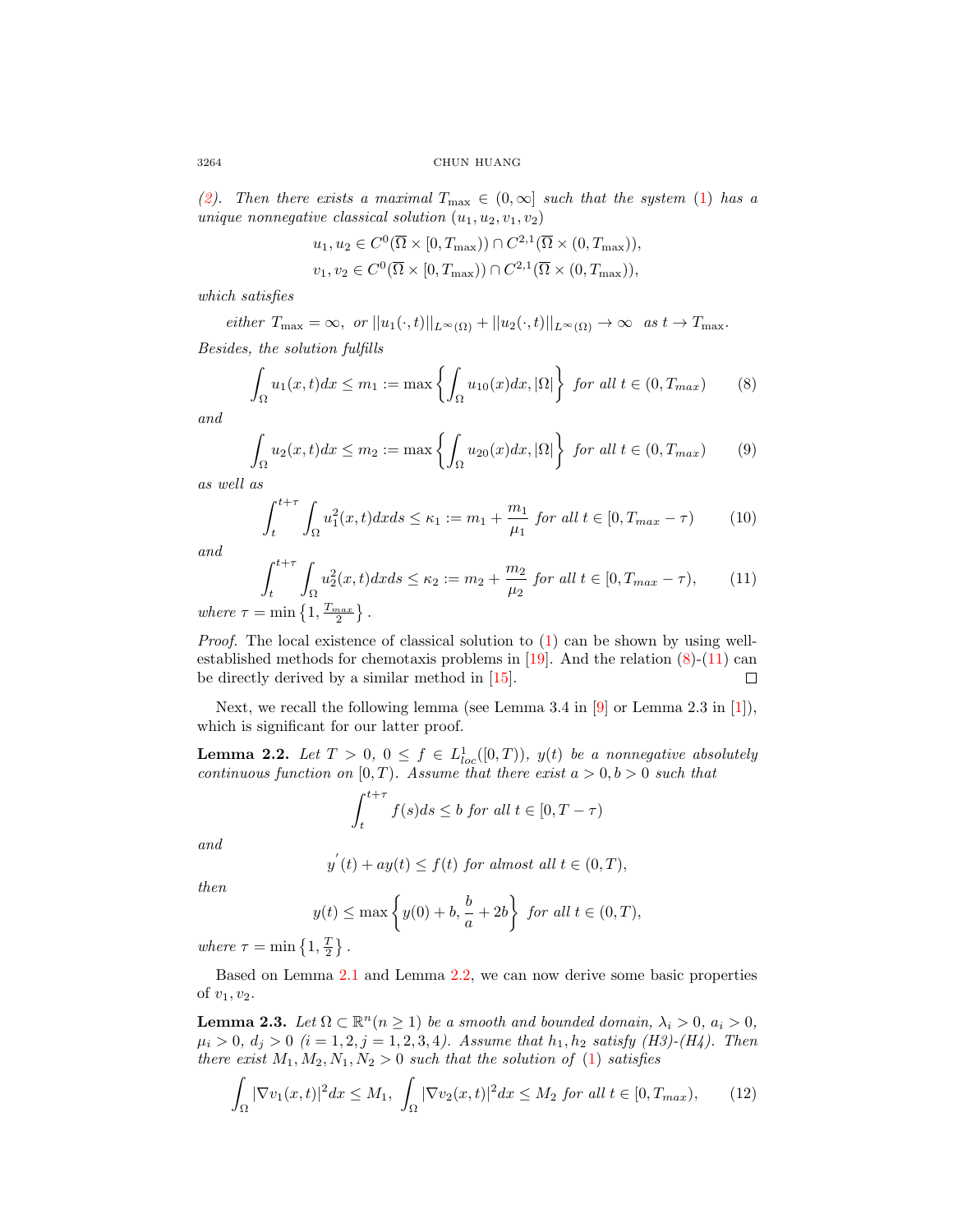<span id="page-4-1"></span>GLOBAL BOUNDEDNESS FOR A CHEMOTAXIS-COMPETITION SYSTEM 3265

$$
\int_{t}^{t+\tau} \int_{\Omega} |\Delta v_{1}(x,s)|^{2} dx ds \leq N_{1}, \int_{t}^{t+\tau} \int_{\Omega} |\Delta v_{2}(x,s)|^{2} dx ds \leq N_{2}, \qquad (13)
$$
  
for all  $t \in [0, T_{max} - \tau)$ , where  $\tau = \min\left\{1, \frac{T_{max}}{2}\right\}.$ 

*Proof.* Multiplying the third equation in [\(1\)](#page-0-0) by  $-\Delta v_1$  and integrating the result equation over  $\Omega$ , we have

$$
\frac{1}{2}\frac{d}{dt}\int_{\Omega}|\nabla v_1|^2 dx + d_3 \int_{\Omega} |\Delta v_1|^2 dx + \lambda_1 \int_{\Omega} |\nabla v_1|^2 dx = -\int_{\Omega} h_1(u_1, u_2) \Delta v_1 dx
$$
  
\n
$$
\leq \frac{d_3}{2} \int_{\Omega} |\Delta v_1|^2 dx + \frac{C_{h_1}^2}{d_3} \int_{\Omega} u_1^2 dx + \frac{C_{h_1}^2}{d_3} \int_{\Omega} u_2^2 dx \text{ for all } t \in (0, T_{max}),
$$

therefore,

$$
\frac{d}{dt} \int_{\Omega} |\nabla v_1|^2 dx + d_3 \int_{\Omega} |\Delta v_1|^2 dx + 2\lambda_1 \int_{\Omega} |\nabla v_1|^2 dx
$$
\n
$$
\leq \frac{2C_{h_1}^2}{d_3} \int_{\Omega} u_1^2 dx + \frac{2C_{h_1}^2}{d_3} \int_{\Omega} u_2^2 dx
$$
\n(14)

for all  $t \in (0, T_{max})$ . By denoting

$$
y_1(t) := \int_{\Omega} |\nabla v_1(x, t)|^2 dx, f_1(t)
$$
  
= 
$$
\frac{2C_{h_1}^2}{d_3} \int_{\Omega} u_1^2 dx + \frac{2C_{h_1}^2}{d_3} \int_{\Omega} u_2^2 dx
$$
 for all  $t \in (0, T_{max}),$ 

we obtain

<span id="page-4-0"></span>
$$
y_1'(t) + 2\lambda_1 y_1(t) + d_3 \int_{\Omega} |\Delta v_1(x, t)|^2 dx \le f_1(t) \text{ for all } t \in (0, T_{max}).
$$
 (15)

Lemma [2.1](#page-2-0) and the definition of  $f_1$  entail that

$$
\int_{t}^{t+\tau} f_1(s)ds \le c_1 \tag{16}
$$

with some  $c_1 > 0$ , then it follows from Lemma [2.2](#page-3-2) that

$$
y_1(t) = \int_{\Omega} |\nabla v_1(x, t)|^2 dx \le c_2 \tag{17}
$$

with some  $c_2 > 0$ . Whence by an integration of  $(15)$  over  $(t, t + \tau)$  we find

$$
y_1(t+\tau) + 2\lambda_1 \int_t^{t+\tau} y_1(s)ds + d_3 \int_t^{t+\tau} \int_{\Omega} |\Delta v_1(x,s)|^2 dx ds
$$
  
 
$$
\leq y_1(t) + \int_t^{t+\tau} f_1(s)ds \leq c_1 + c_2 \text{ for all } t \in [0, T_{max} - \tau),
$$

along with the nonnegativity of  $y_1$ , we conclude [\(13\)](#page-4-1). The other inequalities in [\(12\)](#page-3-3) and [\(13\)](#page-4-1) can be obtained by the similar method.  $\Box$ 

To improve the condition that warrants the global boundedness of solution for [\(1\)](#page-0-0) when  $n = 2$ , we recall the following generalization of Gagliardo-Nirenberg inequality which is given in Lemma A.5 of  $[10]$ .

**Lemma 2.4.** Let  $\Omega \subset \mathbb{R}^2$  be a smooth and bounded domain. Then for all  $\varphi \in$  $W^{1,2}(\Omega)$ , one can find  $C > 0$  such that for any  $\epsilon > 0$  there exists  $C_{\epsilon} > 0$  with the property that

<span id="page-4-2"></span>
$$
\|\varphi\|_{L^3(\Omega)}^3 \leq \epsilon \|\nabla \varphi\|_{L^2(\Omega)}^2 \|\varphi\ln|\varphi|\|_{L^1(\Omega)} + C \|\varphi\|_{L^1(\Omega)}^3 + C_{\epsilon},\tag{18}
$$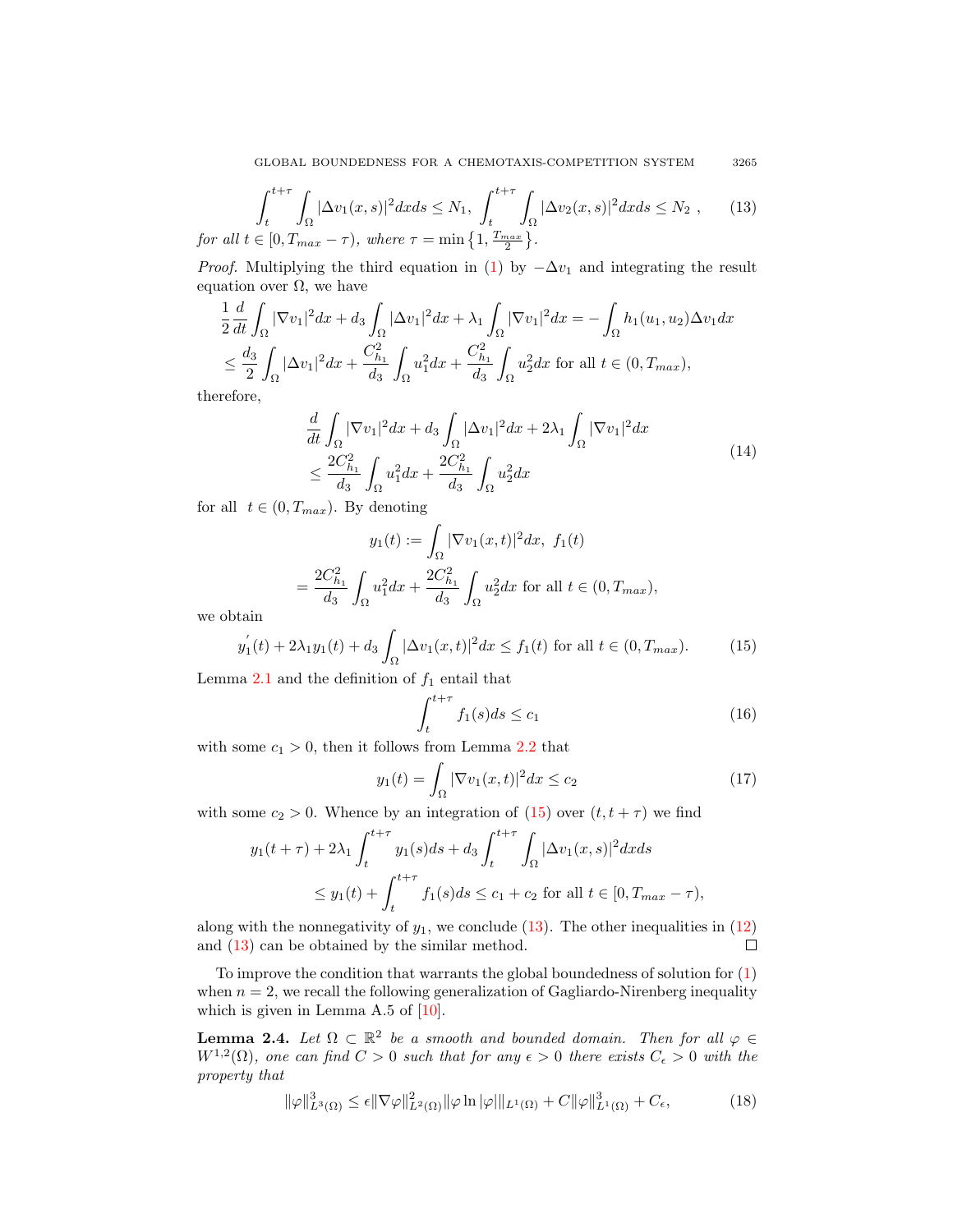The following lemma plays an important role in the proof of Corollary [1,](#page-2-1) and the proof is similar to Lemma 2.5 in [\[14\]](#page-17-10).

<span id="page-5-5"></span>**Lemma 2.5.** Let  $\Omega \subset \mathbb{R}^n (n \geq 1)$  be a smooth and bounded domain,  $(u_1, u_2, v_1, v_2)$ be the classical solution of [\(1\)](#page-0-0). Assume that  $\chi_{ij}, h_i(i = 1, 2, j = 1, 2, 3, 4)$  satisfy (H1)-(H4). Let  $p \geq 1$  be such that  $\frac{n}{2} < p \leq n$  and

$$
\sup_{t \in (0,T_{\max})} (\|u_1(\cdot,t)\|_{L^p(\Omega)} + \|u_2(\cdot,t)\|_{L^p(\Omega)}) < \infty.
$$
 (19)

Then  $T_{\text{max}} = \infty$ , and

 $\sup_{t>0} (\|u_1(\cdot,t)\|_{L^{\infty}(\Omega)} + \|u_2(\cdot,t)\|_{L^{\infty}(\Omega)} + \|v_1(\cdot,t)\|_{L^{\infty}(\Omega)} + \|v_2(\cdot,t)\|_{L^{\infty}(\Omega)}) < \infty.$  (20)

3. The global boundedness of solutions. In this section, we first prove the global boundedness of solutions for  $n \leq 3$  under the condition that  $\mu_1, \mu_2$  are sufficiently large; next, we remove the requirement on the largeness of parameters  $\mu_1, \mu_2$  when  $n = 2$ .

3.1. Proof of Theorem 1.1. To prepare our analysis, we establish several differential inequalities in the following two lemmas..

<span id="page-5-4"></span>**Lemma 3.1.** Let  $\Omega \subset \mathbb{R}^n (n \geq 1)$  be a smooth and bounded domain,  $\lambda_i > 0$ ,  $\mu_i > 0$ ,  $d_j > 0$   $(i = 1, 2, j=1, 2, 3, 4)$ . Assume that  $\chi_{ij}, h_i(i = 1, 2, j = 1, 2, 3, 4)$  satisfy (H1)-(H4). Then for any classical solution  $(u_1, u_2, v_1, v_2)$  of [\(1\)](#page-0-0) we have

<span id="page-5-0"></span>
$$
\frac{d}{dt} \int_{\Omega} u_1^2 dx + d_1 \int_{\Omega} |\nabla u_1|^2 dx \le \frac{2K_1^2}{d_1} \int_{\Omega} u_1^2 |\nabla v_1|^2 dx + \frac{2K_1^2}{d_1} \int_{\Omega} u_1^2 |\nabla v_2|^2 dx + 2\mu_1 \int_{\Omega} u_1^2 (1 - u_1) dx,
$$
\n(21)

<span id="page-5-1"></span>
$$
\frac{d}{dt} \int_{\Omega} u_2^2 dx + d_2 \int_{\Omega} |\nabla u_2|^2 dx \le \frac{2K_2^2}{d_2} \int_{\Omega} u_2^2 |\nabla v_1|^2 dx + \frac{2K_2^2}{d_2} \int_{\Omega} u_2^2 |\nabla v_2|^2 dx \n+ 2\mu_2 \int_{\Omega} u_2^2 (1 - u_2) dx
$$
\n(22)

<span id="page-5-2"></span>for all  $t \in (0, T_{max})$ . And

$$
\frac{d}{dt} \int_{\Omega} |\nabla v_1|^4 dx + 4\lambda_1 \int_{\Omega} |\nabla v_1|^4 dx + d_3 \int_{\Omega} |\nabla |\nabla v_1|^2|^2 dx
$$
\n
$$
\leq (2n+8) \frac{C_{h_1}^2}{d_3} \int_{\Omega} (u_1^2 + u_2^2) |\nabla v_1|^2 dx
$$
\n
$$
+ 2d_3 \int_{\partial \Omega} |\nabla v_1|^2 \frac{\partial |\nabla v_1|^2}{\partial \nu} dS \text{ for all } t \in (0, T_{max})
$$
\n(23)

<span id="page-5-3"></span>as well as

$$
\frac{d}{dt} \int_{\Omega} |\nabla v_2|^4 dx + 4\lambda_2 \int_{\Omega} |\nabla v_2|^4 dx + d_4 \int_{\Omega} |\nabla |\nabla v_2|^2|^2 dx
$$
\n
$$
\leq (2n+8) \frac{C_{h_2}^2}{d_4} \int_{\Omega} (u_1^2 + u_2^2) |\nabla v_2|^2 dx
$$
\n
$$
+ 2d_4 \int_{\partial \Omega} |\nabla v_2|^2 \frac{\partial |\nabla v_2|^2}{\partial \nu} dS \text{ for all } t \in (0, T_{max}).
$$
\n(24)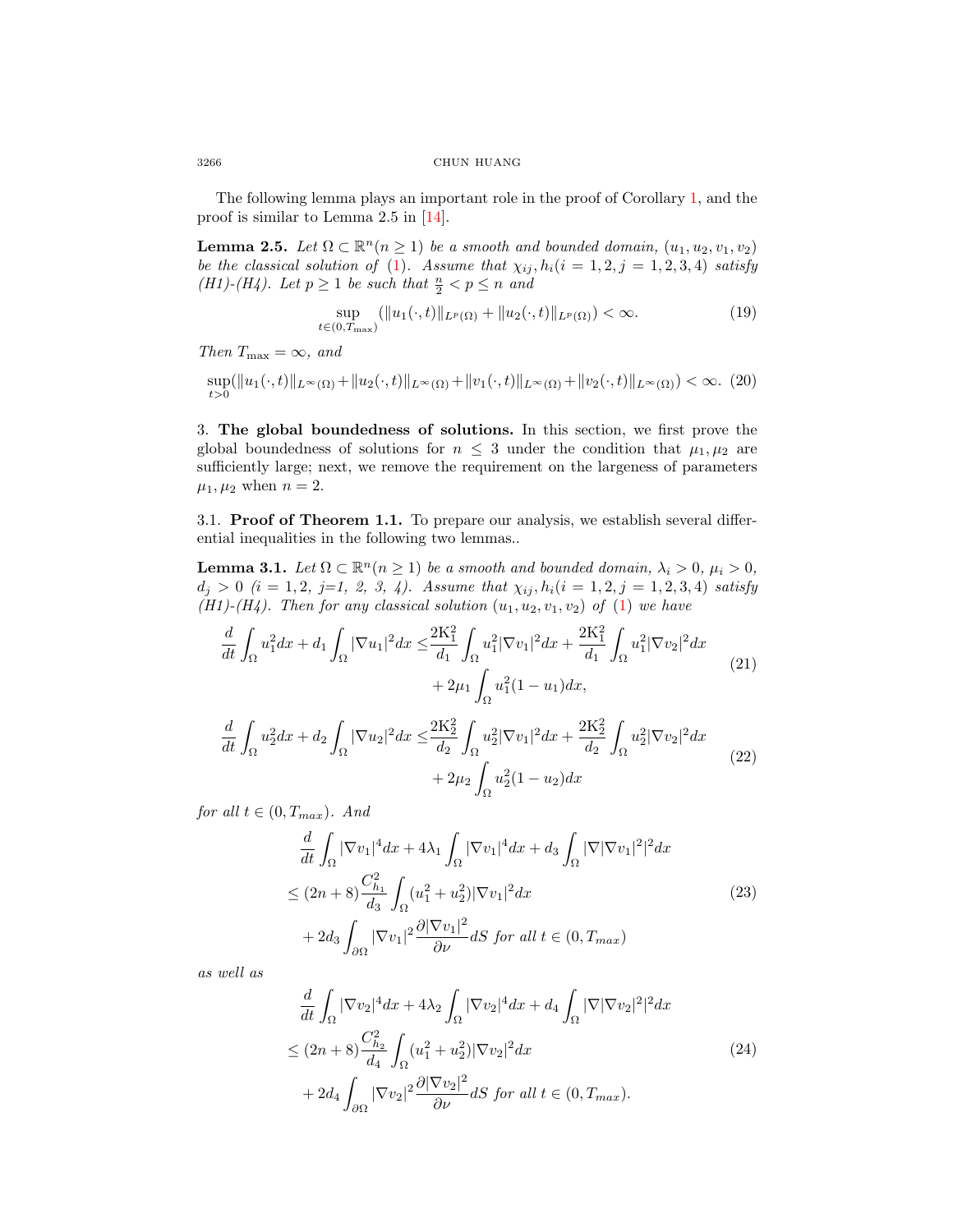*Proof.* Multiplying the first equation in [\(1\)](#page-0-0) by  $u_1$  and integrating by parts over  $\Omega$ , in light of (H1)-(H2) and the Young inequality, we can see that

$$
\frac{1}{2} \frac{d}{dt} \int_{\Omega} u_1^2 dx + d_1 \int_{\Omega} |\nabla u_1|^2 dx
$$
\n  
\n
$$
= \int_{\Omega} u_1 \chi_{11}(v_1) \nabla v_1 \cdot \nabla u_1 dx + \int_{\Omega} u_1 \chi_{12}(v_2) \nabla v_2 \cdot \nabla u_1 dx
$$
\n  
\n
$$
+ \mu_1 \int_{\Omega} u_1^2 (1 - u_1 - a_1 u_2) dx
$$
\n  
\n
$$
\leq K_1 \int_{\Omega} u_1 \nabla v_1 \cdot \nabla u_1 dx + K_1 \int_{\Omega} u_1 \nabla v_2 \cdot \nabla u_1 dx + \mu_1 \int_{\Omega} u_1^2 (1 - u_1 - a_1 u_2) dx
$$
\n  
\n
$$
\leq \frac{d_1}{2} \int_{\Omega} |\nabla u_1|^2 dx + \frac{K_1^2}{d_1} \int_{\Omega} u_1^2 |\nabla v_1|^2 dx + \frac{K_1^2}{d_1} \int_{\Omega} u_1^2 |\nabla v_2|^2 dx + \mu_1 \int_{\Omega} u_1^2 (1 - u_1) dx
$$

for all  $t \in (0, T_{max})$ , which directly yields [\(21\)](#page-5-0). Similarly, we can derive [\(22\)](#page-5-1). To derive [\(23\)](#page-5-2), in light of the third equation in [\(1\)](#page-0-0) and the identity  $2\nabla v_1 \cdot \nabla \Delta v_1 =$ 

$$
\Delta |\nabla v_1|^2 - 2|D^2v_1|^2
$$
, it follows that

<span id="page-6-2"></span>
$$
\frac{1}{4} \frac{d}{dt} \int_{\Omega} |\nabla v_{1}|^{4} dx = \int_{\Omega} (\nabla v_{1})^{3} \cdot \nabla v_{1t} dx \n= d_{3} \int_{\Omega} |\nabla v_{1}|^{2} \left( \frac{1}{2} \Delta |\nabla v_{1}|^{2} - |D^{2} v_{1}|^{2} \right) dx - \lambda_{1} \int_{\Omega} |\nabla v_{1}|^{4} \n- \int_{\Omega} h_{1}(u_{1}, u_{2}) \nabla \cdot (|\nabla v_{1}|^{2} \nabla v_{1}) dx \n\leq \frac{d_{3}}{2} \int_{\partial \Omega} |\nabla v_{1}|^{2} \frac{\partial |\nabla v_{1}|^{2}}{\partial \nu} dS - \frac{d_{3}}{2} \int_{\Omega} |\nabla |\nabla v_{1}|^{2} |^{2} dx - d_{3} \int_{\Omega} |\nabla v_{1}|^{2} |D^{2} v_{1}|^{2} dx \n- \lambda_{1} \int_{\Omega} |\nabla v_{1}|^{4} dx - \int_{\Omega} h_{1}(u_{1}, u_{2}) |\nabla v_{1}|^{2} \Delta v_{1} dx - \int_{\Omega} h_{1}(u_{1}, u_{2}) \nabla v_{1} \cdot \nabla |\nabla v_{1}|^{2} dx
$$
\n(25)

for all  $t \in (0, T_{max})$ , here, in view of (H4) and the relation  $|\Delta v_1|^2 \leq n|D^2v_1|^2$ , one obtains

<span id="page-6-0"></span>
$$
-\int_{\Omega} h_1(u_1, u_2) |\nabla v_1|^2 \Delta v_1 dx \le \sqrt{n} C_{h_1} \int_{\Omega} (u_1 + u_2) |\nabla v_1|^2 |D^2 v_1| dx
$$
  
\n
$$
\le d_3 \int_{\Omega} |\nabla v_1|^2 |D^2 v_1|^2 dx + \frac{n C_{h_1}^2}{2 d_3} (u_1^2 + u_2^2) |\nabla v_1|^2 dx \text{ for all } t \in (0, T_{max}),
$$
\n(26)

and

<span id="page-6-1"></span>
$$
-\int_{\Omega} h_1(u_1, u_2) \nabla v_1 \cdot \nabla |\nabla v_1|^2 dx \leq C_{h_1} \int_{\Omega} (u_1 + u_2) |\nabla v_1| \cdot \nabla |\nabla v_1|^2 dx
$$
  

$$
\leq \frac{d_3}{4} \int_{\Omega} |\nabla |\nabla v_1|^2|^2 dx + \frac{C_{h_1}^2}{d_3} (2u_1^2 + 2u_2^2) |\nabla v_1|^2 dx \text{ for all } t \in (0, T_{max}).
$$
 (27)

Consequently, plugging  $(26)$  and  $(27)$  into  $(25)$ , we arrive at  $(23)$ . In addition,  $(24)$  $\Box$ can be established in a same manner.

<span id="page-6-3"></span>**Lemma 3.2.** Let  $\Omega \subset \mathbb{R}^n (n \geq 1)$  be a smooth and bounded domain,  $\lambda_i > 0$ ,  $\mu_i > 0$ ,  $d_j > 0$   $(i = 1, 2, j=1, 2, 3, 4)$ . Assume that  $\chi_{ij}, h_i(i = 1, 2, j = 1, 2, 3, 4)$  satisfy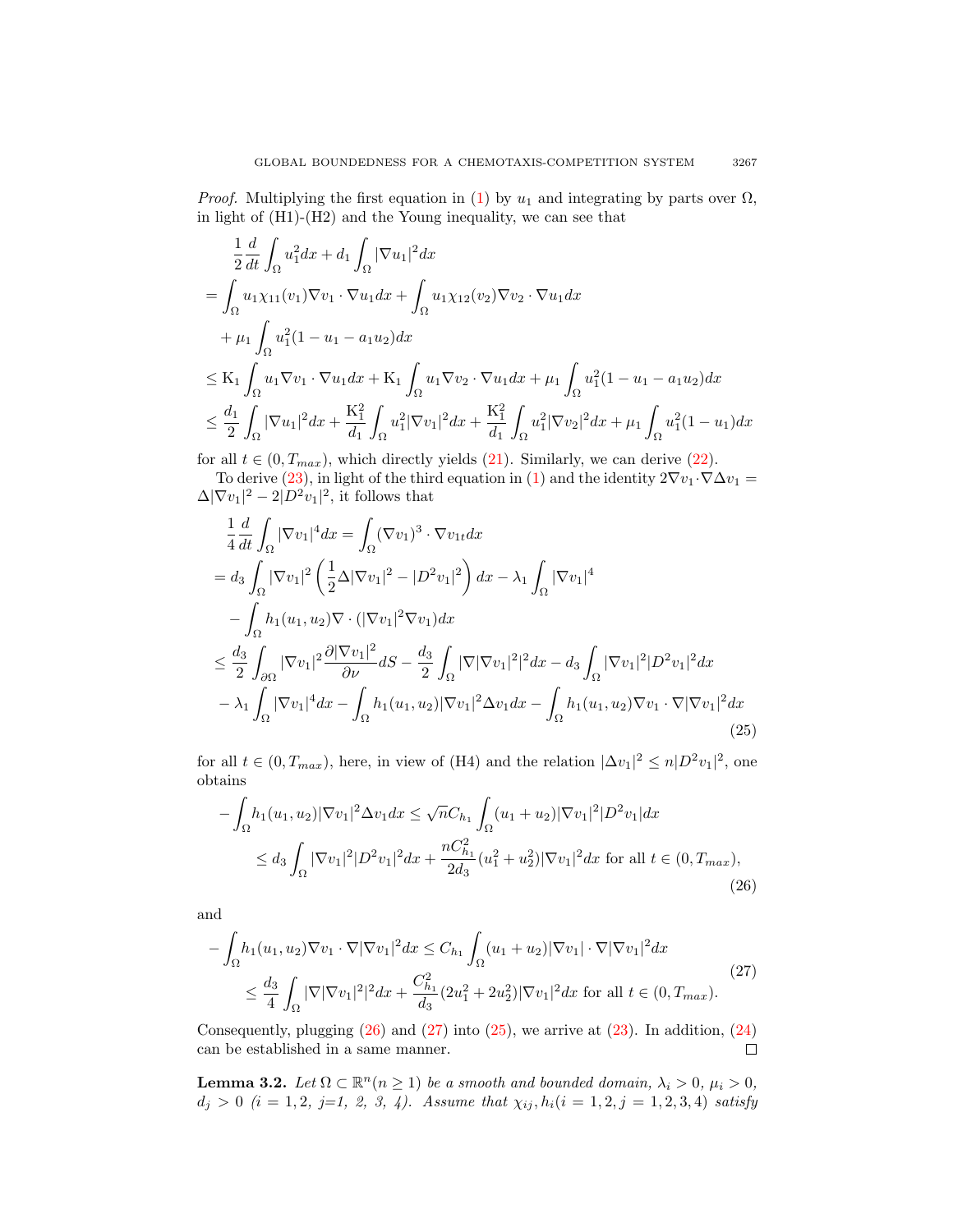(H1)-(H4). Then for any classical solution  $(u_1, u_2, v_1, v_2)$  of  $(1)$  we have

<span id="page-7-0"></span>
$$
\frac{d}{dt} \int_{\Omega} u_1 |\nabla v_1|^2 dx + \int_{\Omega} u_1 |\nabla v_1|^2 dx \n\leq \frac{3d_3}{8} \int_{\Omega} |\nabla |\nabla v_1|^2|^2 dx + \left(\frac{2(d_1 + d_3)^2}{d_3} + C_{h_1}^2\right) \int_{\Omega} |\nabla u_1|^2 dx + C_{h_1}^2 \int_{\Omega} |\nabla u_2|^2 dx \n+ (\mu_1 - 2\lambda_1 + 1) \int_{\Omega} u_1 |\nabla v_1|^2 dx + \left(\frac{2K_1^2}{d_3} - \mu_1 + 2\right) \int_{\Omega} u_1^2 |\nabla v_1|^2 dx \n+ \frac{2K_1^2}{d_3} \int_{\Omega} u_1^2 |\nabla v_2|^2 dx + d_3 \int_{\partial \Omega} u_1 \frac{\partial |\nabla v_1|^2}{\partial \nu} dS \text{ for all } t \in (0, T_{max}),
$$
\n(28)

<span id="page-7-2"></span>
$$
\frac{d}{dt} \int_{\Omega} u_1 |\nabla v_2|^2 dx + \int_{\Omega} u_1 |\nabla v_2|^2 dx \n\leq \frac{3d_4}{8} \int_{\Omega} |\nabla |\nabla v_2|^2|^2 dx + \left(\frac{2(d_1 + d_4)^2}{d_4} + C_{h_2}^2\right) \int_{\Omega} |\nabla u_1|^2 dx + C_{h_2}^2 \int_{\Omega} |\nabla u_2|^2 dx \n+ (\mu_1 - 2\lambda_2 + 1) \int_{\Omega} u_1 |\nabla v_2|^2 dx + \left(\frac{2K_1^2}{d_4} - \mu_1 + 2\right) \int_{\Omega} u_1^2 |\nabla v_2|^2 dx \n+ \frac{2K_1^2}{d_4} \int_{\Omega} u_1^2 |\nabla v_1|^2 dx + d_4 \int_{\partial\Omega} u_1 \frac{\partial |\nabla v_2|^2}{\partial \nu} dS \text{ for all } t \in (0, T_{max}),
$$
\n(29)

$$
\frac{d}{dt} \int_{\Omega} u_2 |\nabla v_1|^2 dx + \int_{\Omega} u_2 |\nabla v_1|^2 dx \n\leq \frac{3d_3}{8} \int_{\Omega} |\nabla |\nabla v_1|^2|^2 dx + \left(\frac{2(d_2 + d_3)^2}{d_3} + C_{h_1}^2\right) \int_{\Omega} |\nabla u_2|^2 dx + C_{h_1}^2 \int_{\Omega} |\nabla u_1|^2 dx \n+ (\mu_2 - 2\lambda_1 + 1) \int_{\Omega} u_2 |\nabla v_1|^2 dx + \left(\frac{2K_2^2}{d_3} - \mu_2 + 2\right) \int_{\Omega} u_2^2 |\nabla v_1|^2 dx \n+ \frac{2K_2^2}{d_3} \int_{\Omega} u_2^2 |\nabla v_2|^2 dx + d_3 \int_{\partial \Omega} u_2 \frac{\partial |\nabla v_1|^2}{\partial \nu} dS \text{ for all } t \in (0, T_{max}),
$$
\n(30)

<span id="page-7-1"></span>
$$
\frac{d}{dt} \int_{\Omega} u_2 |\nabla v_2|^2 dx + \int_{\Omega} u_2 |\nabla v_2|^2 dx \n\leq \frac{3d_4}{8} \int_{\Omega} |\nabla |\nabla v_2|^2|^2 dx + \left(\frac{2(d_2 + d_4)^2}{d_4} + C_{h_2}^2\right) \int_{\Omega} |\nabla u_2|^2 dx + C_{h_2}^2 \int_{\Omega} |\nabla u_1|^2 dx \n+ (\mu_2 - 2\lambda_2 + 1) \int_{\Omega} u_2 |\nabla v_2|^2 dx + \left(\frac{2K_2^2}{d_4} - \mu_2 + 2\right) \int_{\Omega} u_2^2 |\nabla v_2|^2 dx \n+ \frac{2K_2^2}{d_4} \int_{\Omega} u_2^2 |\nabla v_1|^2 dx + d_4 \int_{\partial\Omega} u_2 \frac{\partial |\nabla v_2|^2}{\partial \nu} dS \text{ for all } t \in (0, T_{max}).
$$
\n(31)

*Proof.* Notice that the estimates for  $(28)-(31)$  $(28)-(31)$  $(28)-(31)$  are similar, thereupon, we only consider the priori estimates for [\(28\)](#page-7-0). Utilizing the first equation and the third equation in  $(1)$ , one finds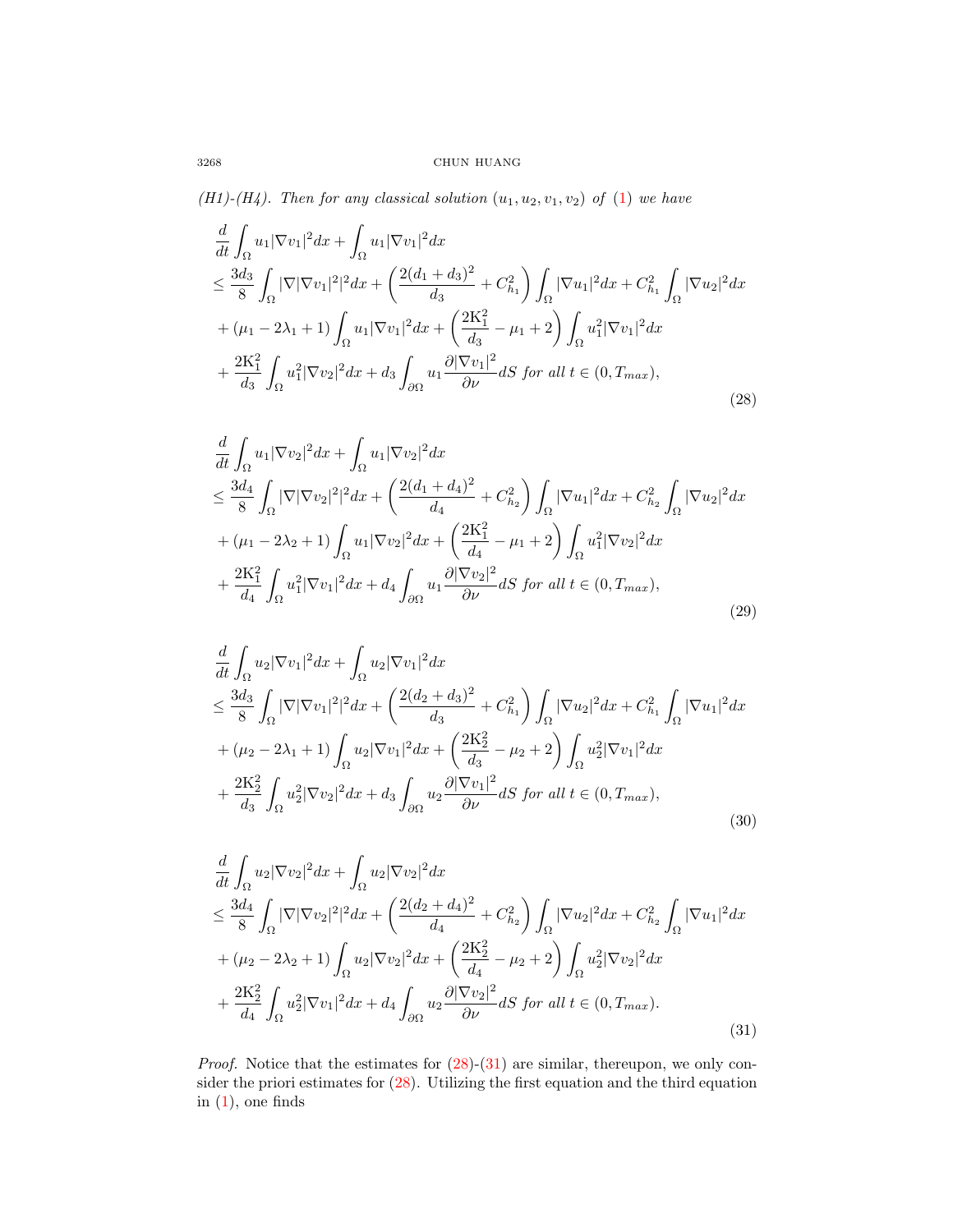GLOBAL BOUNDEDNESS FOR A CHEMOTAXIS-COMPETITION SYSTEM 3269

<span id="page-8-0"></span>
$$
\frac{d}{dt} \int_{\Omega} u_1 |\nabla v_1|^2 dx = \int_{\Omega} |\nabla v_1|^2 u_{1t} dx + 2 \int_{\Omega} u_1 \nabla v_1 \cdot \nabla v_{1t}
$$
\n
$$
= -d_1 \int_{\Omega} \nabla u_1 \cdot \nabla |\nabla v_1|^2 dx + \int_{\Omega} u_1 \chi_{11}(v_1) \nabla v_1 \cdot \nabla |\nabla v_1|^2 dx
$$
\n
$$
+ \int_{\Omega} u_1 \chi_{12}(v_2) \nabla v_2 \cdot \nabla |\nabla v_1|^2 dx + \mu_1 \int_{\Omega} u_1 |\nabla v_1|^2 (1 - u_1 - a_1 u_2) dx
$$
\n
$$
+ d_3 \int_{\Omega} u_1 (\Delta |\nabla v_1|^2 - 2|D^2 v_1|^2) dx - 2\lambda_1 \int_{\Omega} u_1 |\nabla v_1|^2 dx
$$
\n
$$
+ 2 \int_{\Omega} u_1 \left( \frac{\partial h_1(u_1, u_2)}{\partial u_1} \nabla u_1 + \frac{\partial h_1(u_1, u_2)}{\partial u_2} \nabla u_2 \right) \cdot \nabla v_1 dx
$$
\n
$$
\leq -(d_1 + d_3) \int_{\Omega} \nabla u_1 \cdot \nabla |\nabla v_1|^2 dx + \int_{\Omega} u_1 \chi_{11}(v_1) \nabla v_1 \cdot \nabla |\nabla v_1|^2 dx
$$
\n
$$
+ \int_{\Omega} u_1 \chi_{12}(v_2) \nabla v_2 \cdot \nabla |\nabla v_1|^2 dx + (\mu_1 - 2\lambda_1) \int_{\Omega} u_1 |\nabla v_1|^2 dx - \mu_1 \int_{\Omega} u_1^2 |\nabla v_1|^2 dx
$$
\n
$$
+ d_3 \int_{\partial \Omega} u_1 \frac{\partial |\nabla v_1|^2}{\partial \nu} dS + 2 \int_{\Omega} \frac{\partial h_1(u_1, u_2)}{\partial u_1} u_1 \nabla u_1 \cdot \nabla v_1 dx
$$
\n
$$
+ 2 \int_{\Omega} \frac{\partial h_1(u_1, u_2)}{\partial
$$

for all  $t \in (0, T_{max})$ , where we have used the identity  $2\nabla v_1 \cdot \nabla \Delta v_1 = \Delta |\nabla v_1|^2$  $2|D^2v_1|^2$ . To estimate the right side term of [\(32\)](#page-8-0), we apply the Young inequality and the conditions (H2), (H4) to obtain

<span id="page-8-1"></span>
$$
-(d_1 + d_3) \int_{\Omega} \nabla u_1 \cdot \nabla |\nabla v_1|^2 dx + \int_{\Omega} u_1 \chi_{11}(v_1) \nabla v_1 \cdot \nabla |\nabla v_1|^2 dx + \int_{\Omega} u_1 \chi_{12}(v_2) \nabla v_2 \cdot \nabla |\nabla v_1|^2 dx \leq \frac{d_3}{8} \int_{\Omega} |\nabla |\nabla v_1|^2|^2 dx + \frac{2(d_1 + d_3)^2}{d_3} \int_{\Omega} |\nabla u_1|^2 dx + \frac{d_3}{8} \int_{\Omega} |\nabla |\nabla v_1|^2|^2 dx + \frac{2K_1^2}{d_3} \int_{\Omega} u_1^2 |\nabla v_1|^2 dx + \frac{d_3}{8} \int_{\Omega} |\nabla |\nabla v_1|^2|^2 dx + \frac{2K_1^2}{d_3} \int_{\Omega} u_1^2 |\nabla v_2|^2 dx \text{ for all } t \in (0, T_{max})
$$
\n(33)

and

<span id="page-8-2"></span>
$$
2\int_{\Omega} \frac{\partial h_1(u_1, u_2)}{\partial u_1} u_1 \nabla u_1 \cdot \nabla v_1 dx + 2\int_{\Omega} \frac{\partial h_1(u_1, u_2)}{\partial u_2} u_1 \nabla u_2 \cdot \nabla v_1 dx
$$
  
\n
$$
\leq C_{h_1}^2 \int_{\Omega} |\nabla u_1|^2 dx + \int_{\Omega} u_1^2 |\nabla v_1|^2 dx + C_{h_1}^2 \int_{\Omega} |\nabla u_2|^2 dx + \int_{\Omega} u_1^2 |\nabla v_1|^2 dx
$$
\n(34)

for all  $t \in (0, T_{max})$ . Inserting [\(33\)](#page-8-1) and [\(34\)](#page-8-2) into [\(32\)](#page-8-0), one can immediately get (28). Analogously, we can obtain (29)-(31).  $(28)$ . Analogously, we can obtain  $(29)-(31)$  $(29)-(31)$  $(29)-(31)$ .

With Lemma [3.1](#page-5-4) and Lemma [3.2](#page-6-3) at hand, now, relying on a series of estimates, under an additional largeness assumption on  $\mu_1, \mu_2$ , we can attain the boundedness of  $\int_{\Omega} u_1^2 dx$ ,  $\int_{\Omega} u_2^2 dx$ ,  $\int_{\Omega} |\nabla v_1|^4 dx$  and  $\int_{\Omega} |\nabla v_2|^4 dx$ .

**Lemma 3.3.** Let  $\Omega \subset \mathbb{R}^n$  ( $n \geq 1$ ) be a smooth and bounded domain,  $\lambda_i > 0$ ,  $\mu_i > 0$ ,  $d_j > 0$   $(i = 1, 2, j=1, 2, 3, 4)$ . Assume that  $\chi_{ij}, h_i(i = 1, 2, j = 1, 2, 3, 4)$  satisfy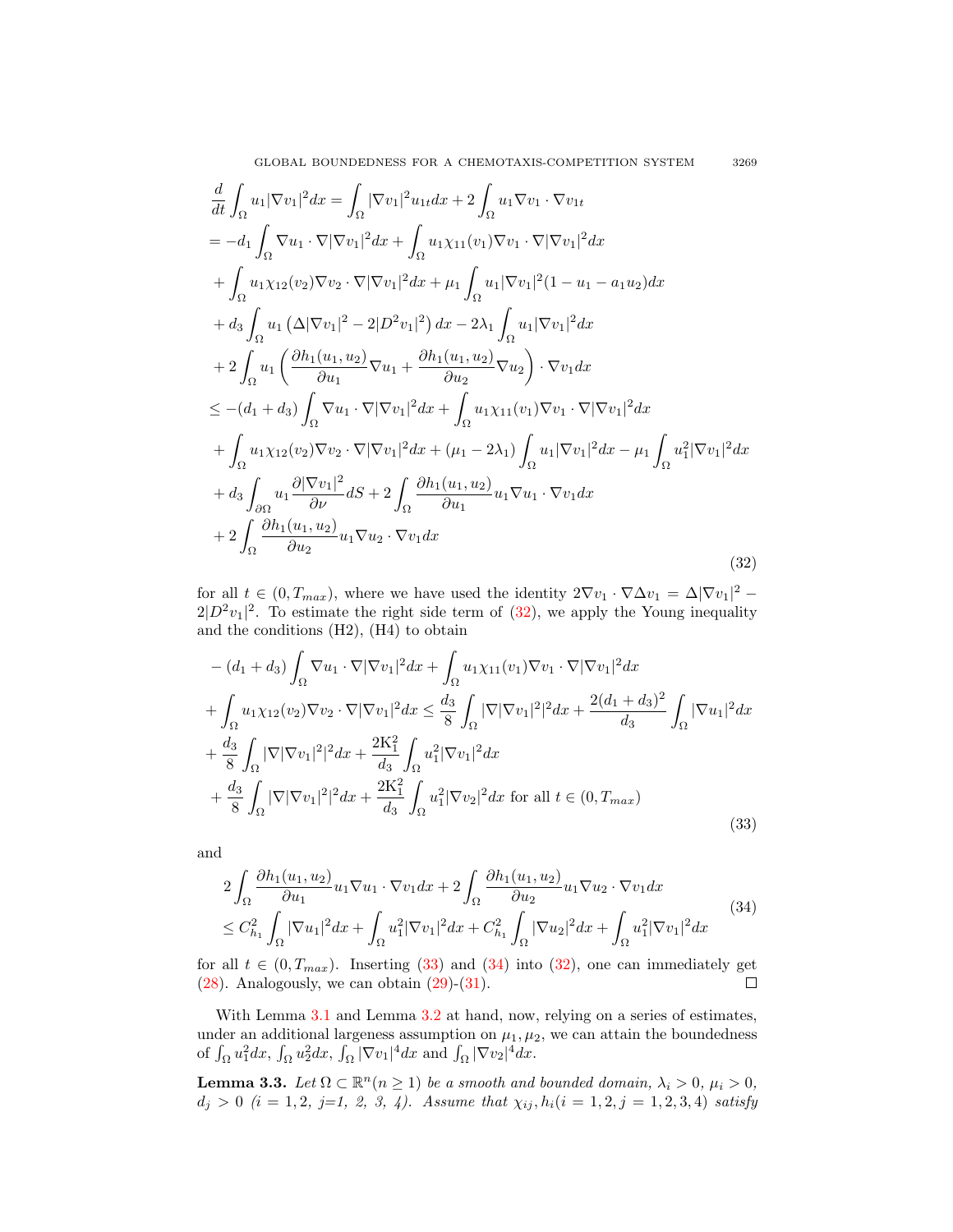(H1)-(H4), and  $(u_1, u_2, v_1, v_2)$  is a classical solution of [\(1\)](#page-0-0). Then if  $\mu_1, \mu_2$  satisfy [\(4\)](#page-2-2) and [\(5\)](#page-2-3) in Theorem [1.1,](#page-2-4) one can find  $C_1 > 0$  such that

<span id="page-9-2"></span>
$$
\int_{\Omega} u_1^2 dx + \int_{\Omega} u_2^2 dx + \int_{\Omega} |\nabla v_1|^4 dx + \int_{\Omega} |\nabla v_2|^4 dx \le C_1 \text{ for all } t \in (0, T_{\text{max}}). \tag{35}
$$

Proof. It follows from Lemma [3.1](#page-5-4) and Lemma [3.2](#page-6-3) that

<span id="page-9-1"></span>
$$
\begin{split} &\frac{d}{dt}\left(\eta_{1}\int_{\Omega}u_{1}^{2}+\eta_{2}\int_{\Omega}u_{2}^{2}+\int_{\Omega}|\nabla v_{1}|^{4}+\int_{\Omega}|\nabla v_{2}|^{4}+\int_{\Omega}u_{1}|\nabla v_{1}|^{2}+\int_{\Omega}u_{1}|\nabla v_{2}|^{2} \\&+\int_{\Omega}u_{2}|\nabla v_{1}|^{2}+\int_{\Omega}u_{2}|\nabla v_{2}|^{2}\right) +\int_{\Omega}u_{1}^{2}+\int_{\Omega}u_{2}^{2}+\int_{\Omega}|\nabla u_{1}|^{2}+\int_{\Omega}|\nabla u_{2}|^{2} \\&+4\lambda_{1}\int_{\Omega}|\nabla v_{1}|^{4}+4\lambda_{2}\int_{\Omega}|\nabla v_{2}|^{4}+\frac{d_{3}}{4}\int_{\Omega}|\nabla|\nabla v_{1}|^{2}|^{2}+\frac{d_{4}}{4}\int_{\Omega}|\nabla|\nabla v_{2}|^{2}|^{2} \\&+\int_{\Omega}u_{1}|\nabla v_{1}|^{2}+\int_{\Omega}u_{1}|\nabla v_{2}|^{2}+\int_{\Omega}u_{2}|\nabla v_{1}|^{2}+\int_{\Omega}u_{2}|\nabla v_{2}|^{2} \\&\leq (2\eta_{1}\mu_{1}+1)\int_{\Omega}u_{1}^{2}-2\eta_{1}\mu_{1}\int_{\Omega}u_{1}^{3}+(2\eta_{2}\mu_{2}+1)\int_{\Omega}u_{2}^{2}-2\eta_{2}\mu_{2}\int_{\Omega}u_{2}^{3} \\&+(\mu_{1}-2\lambda_{1}+1)\int_{\Omega}u_{1}|\nabla v_{1}|^{2}+(\mu_{1}-2\lambda_{2}+1)\int_{\Omega}u_{1}|\nabla v_{2}|^{2} \\&+(\mu_{2}-2\lambda_{1}+1)\int_{\Omega}u_{2}|\nabla v_{1}|^{2}+(\mu_{2}-2\lambda_{2}+1)\int_{\Omega}u_{2}|\nabla v_{2}|^{2} \\&+\int_{\partial\Omega}|\nabla v_{1}|^{2}\frac{\partial|\nabla v_{1}|^{2}}{\partial\nu}+\partial u_{3}\int_{\partial\Omega}|\nabla v_{2}|^{2}\frac{\partial|\nabla v_{2}|^{2}}{\partial\nu} \\&+\frac{
$$

Making use of the Young inequality, for any  $\epsilon_1, \epsilon_2, \epsilon_3, \epsilon_4 \in (0, 1)$ , it is clear that

<span id="page-9-0"></span>
$$
(\mu_1 - 2\lambda_1 + 1) \int_{\Omega} u_1 |\nabla v_1|^2 dx \le \epsilon_1 \int_{\Omega} |\nabla v_1|^4 dx + \frac{(\mu_1 - 2\lambda_1 + 1)^2}{4\epsilon_1} \int_{\Omega} u_1^2 dx,
$$
  
\n
$$
(\mu_1 - 2\lambda_2 + 1) \int_{\Omega} u_1 |\nabla v_2|^2 dx \le \epsilon_2 \int_{\Omega} |\nabla v_2|^4 dx + \frac{(\mu_1 - 2\lambda_2 + 1)^2}{4\epsilon_2} \int_{\Omega} u_1^2 dx,
$$
  
\n
$$
(\mu_2 - 2\lambda_1 + 1) \int_{\Omega} u_2 |\nabla v_1|^2 dx \le \epsilon_3 \int_{\Omega} |\nabla v_1|^4 dx + \frac{(\mu_2 - 2\lambda_1 + 1)^2}{4\epsilon_3} \int_{\Omega} u_2^2 dx,
$$
  
\n
$$
(\mu_2 - 2\lambda_2 + 1) \int_{\Omega} u_2 |\nabla v_2|^2 dx \le \epsilon_4 \int_{\Omega} |\nabla v_2|^4 dx + \frac{(\mu_2 - 2\lambda_2 + 1)^2}{4\epsilon_4} \int_{\Omega} u_2^2 dx.
$$
\n(37)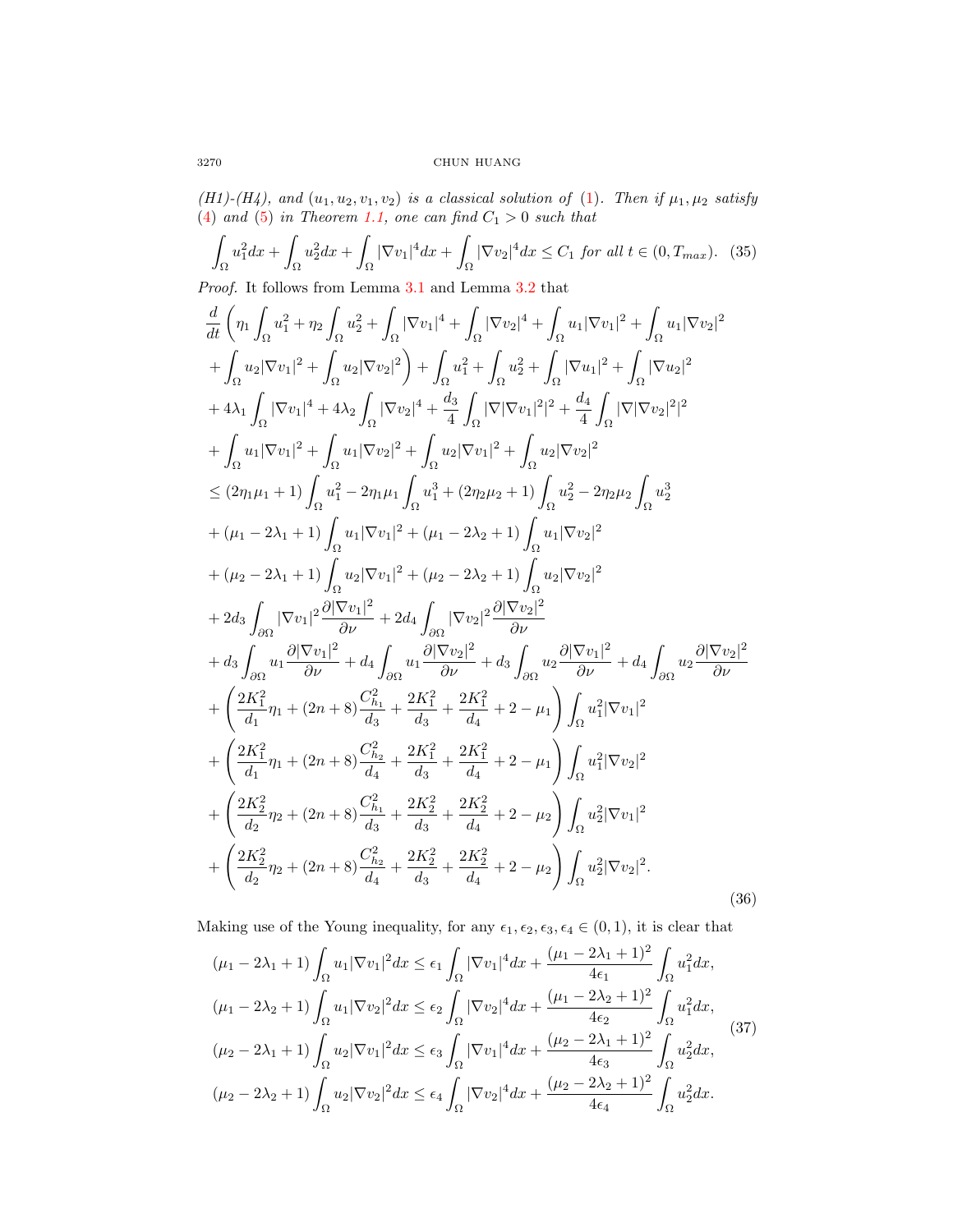According to Lemma 4.2 in [\[7\]](#page-17-18), there exists  $C > 0$  such that

<span id="page-10-0"></span>
$$
\frac{\partial |\nabla v_i|^2}{\partial \nu} \le C|\nabla v_i|^2, \ i = 1, 2, \text{ for all } t \in (0, T_{max}), x \in \partial \Omega.
$$
 (38)

And thanks to the boundary trace embedding:

$$
W^{1,2}(\Omega) \hookrightarrow \hookrightarrow W^{\frac{1}{2},2}(\Omega) \hookrightarrow L^2(\partial\Omega),\tag{39}
$$

which warrants that for any  $\epsilon_5 > 0$ , one can find  $C(\epsilon_5) > 0$  such that

<span id="page-10-1"></span>
$$
\int_{\partial\Omega} \phi^2 dS \le \epsilon_5 \int_{\Omega} |\nabla \phi|^2 dx + C(\epsilon_5) \left( \int_{\Omega} |\phi| dx \right)^2 \tag{40}
$$

holds for all  $\phi \in W^{1,2}(\Omega)$ . Thereupon, invoking Young's inequality, [\(38\)](#page-10-0) and [\(40\)](#page-10-1), we can see that

<span id="page-10-2"></span>
$$
2d_3 \int_{\partial\Omega} |\nabla v_1|^2 \frac{\partial |\nabla v_1|^2}{\partial \nu} + 2d_4 \int_{\partial\Omega} |\nabla v_2|^2 \frac{\partial |\nabla v_2|^2}{\partial \nu} + d_3 \int_{\partial\Omega} (u_1 + u_2) \frac{\partial |\nabla v_1|^2}{\partial \nu} + d_4 \int_{\partial\Omega} (u_1 + u_2) \frac{\partial |\nabla v_2|^2}{\partial \nu} \leq 2d_3 \mathcal{C} \int_{\partial\Omega} |\nabla v_1|^4 + 2d_4 \mathcal{C} \int_{\partial\Omega} |\nabla v_2|^4 + d_3 \mathcal{C} \int_{\partial\Omega} (u_1 + u_2) |\nabla v_1|^2 + d_4 \mathcal{C} \int_{\partial\Omega} (u_1 + u_2) |\nabla v_2|^2 \leq \mathcal{C}(2d_3 + 2d_3^2) \int_{\partial\Omega} |\nabla v_1|^4 + \mathcal{C}(2d_4 + 2d_4^2) \int_{\partial\Omega} |\nabla v_2|^4 + 2\mathcal{C} \int_{\partial\Omega} u_1^2 + 2\mathcal{C} \int_{\partial\Omega} u_2^2 \leq \hat{\epsilon} \int_{\Omega} |\nabla |\nabla v_1|^2|^2 + C_1(\hat{\epsilon}) \left( \int_{\Omega} |\nabla v_1|^2 \right)^2 + \hat{\epsilon} \int_{\Omega} |\nabla |\nabla v_2|^2|^2 + C_2(\hat{\epsilon}) \left( \int_{\Omega} |\nabla v_2|^2 \right)^2 + \hat{\epsilon} \int_{\Omega} |\nabla u_1|^2 + C_3(\hat{\epsilon}) \left( \int_{\Omega} u_1 \right)^2 + \hat{\epsilon} \int_{\Omega} |\nabla u_2|^2 + C_4(\hat{\epsilon}) \left( \int_{\Omega} u_2 \right)^2, \tag{41}
$$

where  $0 < \hat{\epsilon} < \min\left\{\frac{d_3}{4}, \frac{d_4}{4}, 1\right\}$ . Inserting [\(37\)](#page-9-0) and [\(41\)](#page-10-2) into [\(36\)](#page-9-1), utilizing [\(4\)](#page-2-2) and [\(5\)](#page-2-3), we can see that

<span id="page-10-3"></span>
$$
\frac{d}{dt} \left( \eta_1 \int_{\Omega} u_1^2 + \eta_2 \int_{\Omega} u_2^2 + \int_{\Omega} |\nabla v_1|^4 + \int_{\Omega} |\nabla v_2|^4 + \int_{\Omega} u_1 |\nabla v_1|^2 + \int_{\Omega} u_1 |\nabla v_2|^2 \right) \n+ \int_{\Omega} u_2 |\nabla v_1|^2 + \int_{\Omega} u_2 |\nabla v_2|^2 \right) + \int_{\Omega} u_1^2 dx + \int_{\Omega} u_2^2 + (1 - \hat{\epsilon}) \int_{\Omega} |\nabla u_1|^2 \n+ (1 - \hat{\epsilon}) \int_{\Omega} |\nabla u_2|^2 + (4\lambda_1 - \epsilon_1 - \epsilon_3) \int_{\Omega} |\nabla v_1|^4 + (4\lambda_2 - \epsilon_2 - \epsilon_4) \int_{\Omega} |\nabla v_2|^4 \n+ \left( \frac{d_3}{4} - \hat{\epsilon} \right) \int_{\Omega} |\nabla |\nabla v_1|^2|^2 + \left( \frac{d_4}{4} - \hat{\epsilon} \right) \int_{\Omega} |\nabla |\nabla v_2|^2|^2 \n+ \int_{\Omega} (u_1 + u_2) (|\nabla v_1|^2 + |\nabla v_2|^2) \n\leq \left( 2\eta_1 \mu_1 + 1 + \frac{(\mu_1 - 2\lambda_1 + 1)^2}{4\epsilon_1} + \frac{(\mu_1 - 2\lambda_2 + 1)^2}{4\epsilon_2} \right) \int_{\Omega} u_1^2 - 2\eta_1 \mu_1 \int_{\Omega} u_1^3 \n+ \left( 2\eta_2 \mu_2 + 1 + \frac{(\mu_2 - 2\lambda_1 + 1)^2}{4\epsilon_3} + \frac{(\mu_2 - 2\lambda_2 + 1)^2}{4\epsilon_4} \right) \int_{\Omega} u_2^2 - 2\eta_2 \mu_2 \int_{\Omega} u_2^3
$$
\n(42)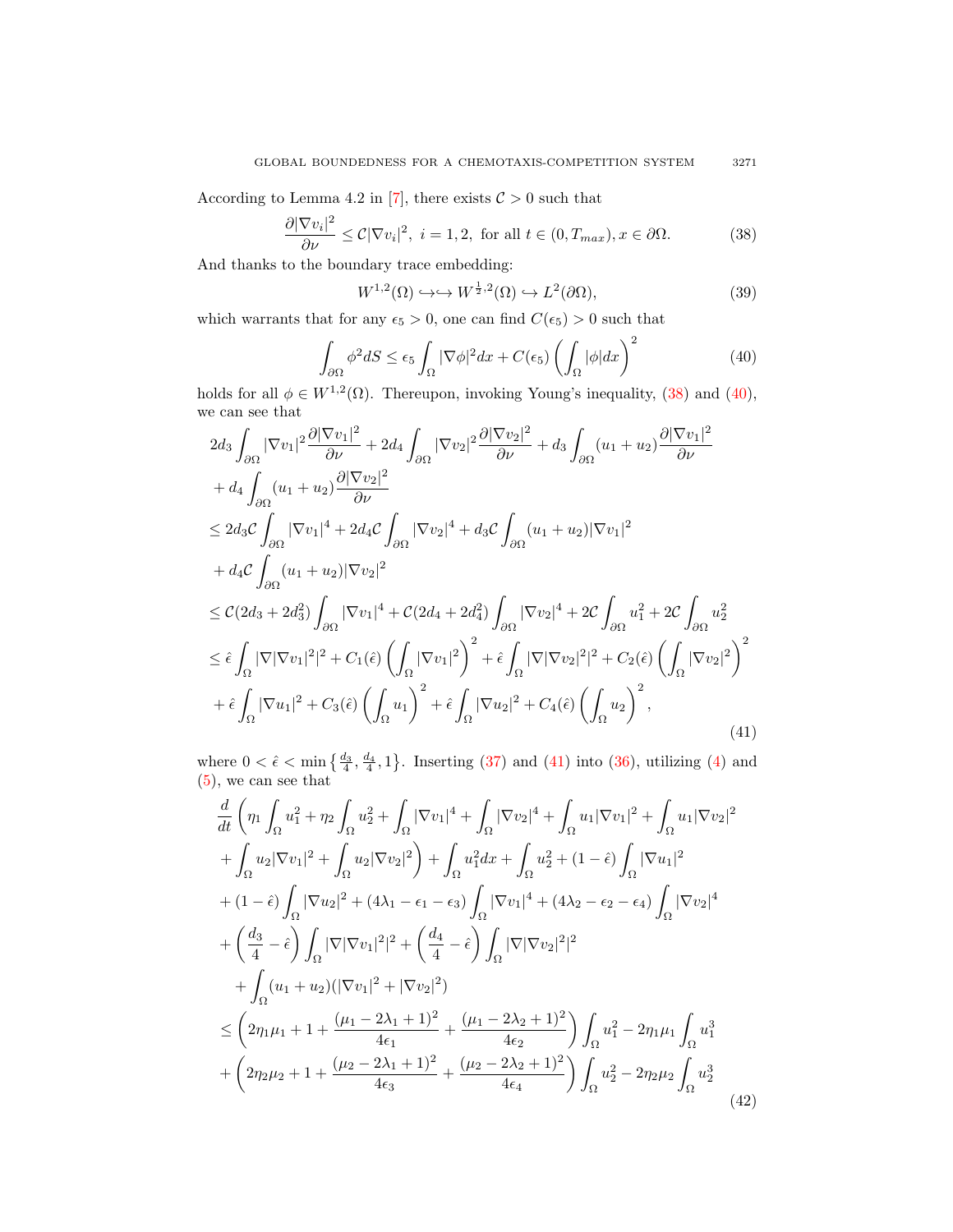$$
+ C_1(\hat{\epsilon}) \left( \int_{\Omega} |\nabla v_1|^2 \right)^2 + C_2(\hat{\epsilon}) \left( \int_{\Omega} |\nabla v_2|^2 \right)^2 + C_3(\hat{\epsilon}) \left( \int_{\Omega} u_1 \right)^2 + C_4(\hat{\epsilon}) \left( \int_{\Omega} u_2 \right)^2
$$
  
for all  $t \in (0, T_{max})$  and  $\epsilon_i \in (0, 1), (i = 1, 2, 3, 4)$ . Let  

$$
Y(t) := \eta_1 \int_{\Omega} u_1^2 dx + \eta_2 \int_{\Omega} u_2^2 dx + \int_{\Omega} |\nabla v_1|^4 dx + \int_{\Omega} |\nabla v_2|^4 dx + \int_{\Omega} u_1 |\nabla v_1|^2 dx
$$

$$
+ \int_{\Omega} u_1 |\nabla v_2|^2 dx + \int_{\Omega} u_2 |\nabla v_1|^2 dx + \int_{\Omega} u_2 |\nabla v_2|^2 dx,
$$
(43)

selecting  $\epsilon_i$ ,  $(i = 1, 2, 3, 4)$  satisfying

$$
\epsilon_1 + \epsilon_3 < 2\lambda_1, \ \epsilon_2 + \epsilon_4 < 2\lambda_2,
$$

applying Young's inequality, Lemma [2.1,](#page-2-0) Lemma [2.3](#page-3-4) and [\(42\)](#page-10-3), we can find  $\delta > 0$ and  $C_1 > 0$  such that

$$
\frac{d}{dt}Y(t) + \delta Y(t) \leq C_1 \text{ for all } t \in (0, T_{max}),\tag{44}
$$

which with the ODE comparison principle means that [\(35\)](#page-9-2) holds for all  $t \in (0, 1)$  $\Box$  $T_{max}$ ).

On the basis of the  $L^2$  bound for  $u_1, u_2$ , we can now establish the  $L^p$  estimates for  $u_1, u_2$ .

<span id="page-11-2"></span>**Lemma 3.4.** Let  $\Omega \subset \mathbb{R}^n (n \leq 3)$  be a smooth and bounded domain,  $\lambda_i > 0$ ,  $\mu_i > 0$ ,  $d_j > 0$   $(i = 1, 2, j=1, 2, 3, 4)$ . Assume that  $\chi_{ij}, h_i(i = 1, 2, j = 1, 2, 3, 4)$  satisfy (H1)-(H4), and  $(u_1, u_2, v_1, v_2)$  is a classical solution of [\(1\)](#page-0-0). If there exists  $C_2 > 0$ such that

<span id="page-11-0"></span>
$$
\int_{\Omega} u_1^2 dx + \int_{\Omega} u_2^2 dx + \int_{\Omega} |\nabla v_1|^4 dx + \int_{\Omega} |\nabla v_2|^4 dx \le C_2 \text{ for all } t \in (0, T_{\text{max}}). \tag{45}
$$

Then for all  $p > 1$ , one can find a positive constant  $C_3$  such that

$$
||u_1||_{L^p(\Omega)} + ||u_2||_{L^p(\Omega)} \le C_3 \text{ for all } t \in (0, T_{max}).
$$
\n(46)

*Proof.* Testing the first equation of [\(1\)](#page-0-0) by  $u_1^{p-1}$  to obtain

<span id="page-11-1"></span>
$$
\frac{1}{p} \frac{d}{dt} \int_{\Omega} u_1^p
$$
\n
$$
= -d_1(p-1) \int_{\Omega} u_1^{p-2} |\nabla u_1|^2 + (p-1) \int_{\Omega} u_1^{p-1} \chi_{11}(v_1) \nabla v_1 \cdot \nabla u_1
$$
\n
$$
+ (p-1) \int_{\Omega} u_1^{p-1} \chi_{12}(v_2) \nabla v_2 \cdot \nabla u_1 + \mu_1 \int_{\Omega} u_1^p (1 - u_1 - a_1 u_2)
$$
\n
$$
\leq -d_1(p-1) \int_{\Omega} u_1^{p-2} |\nabla u_1|^2 + \frac{d_1(p-1)}{4} \int_{\Omega} u_1^{p-2} |\nabla u_1|^2 + \frac{p-1}{d_1} \mathcal{K}_1^2 \int_{\Omega} u_1^p |\nabla v_1|^2
$$
\n
$$
+ \frac{d_1(p-1)}{4} \int_{\Omega} u_1^{p-2} |\nabla u_1|^2 + \frac{p-1}{d_1} \mathcal{K}_1^2 \int_{\Omega} u_1^p |\nabla v_2|^2 + \mu_1 \int_{\Omega} u_1^p (1 - u_1)
$$
\n
$$
\leq -\frac{d_1(p-1)}{2} \int_{\Omega} u_1^{p-2} |\nabla u_1|^2
$$
\n
$$
+ \frac{p-1}{d_1} \mathcal{K}_1^2 \int_{\Omega} u_1^p (|\nabla v_1|^2 + |\nabla v_2|^2) + \mu_1 \int_{\Omega} u_1^p (1 - u_1)
$$
\n(47)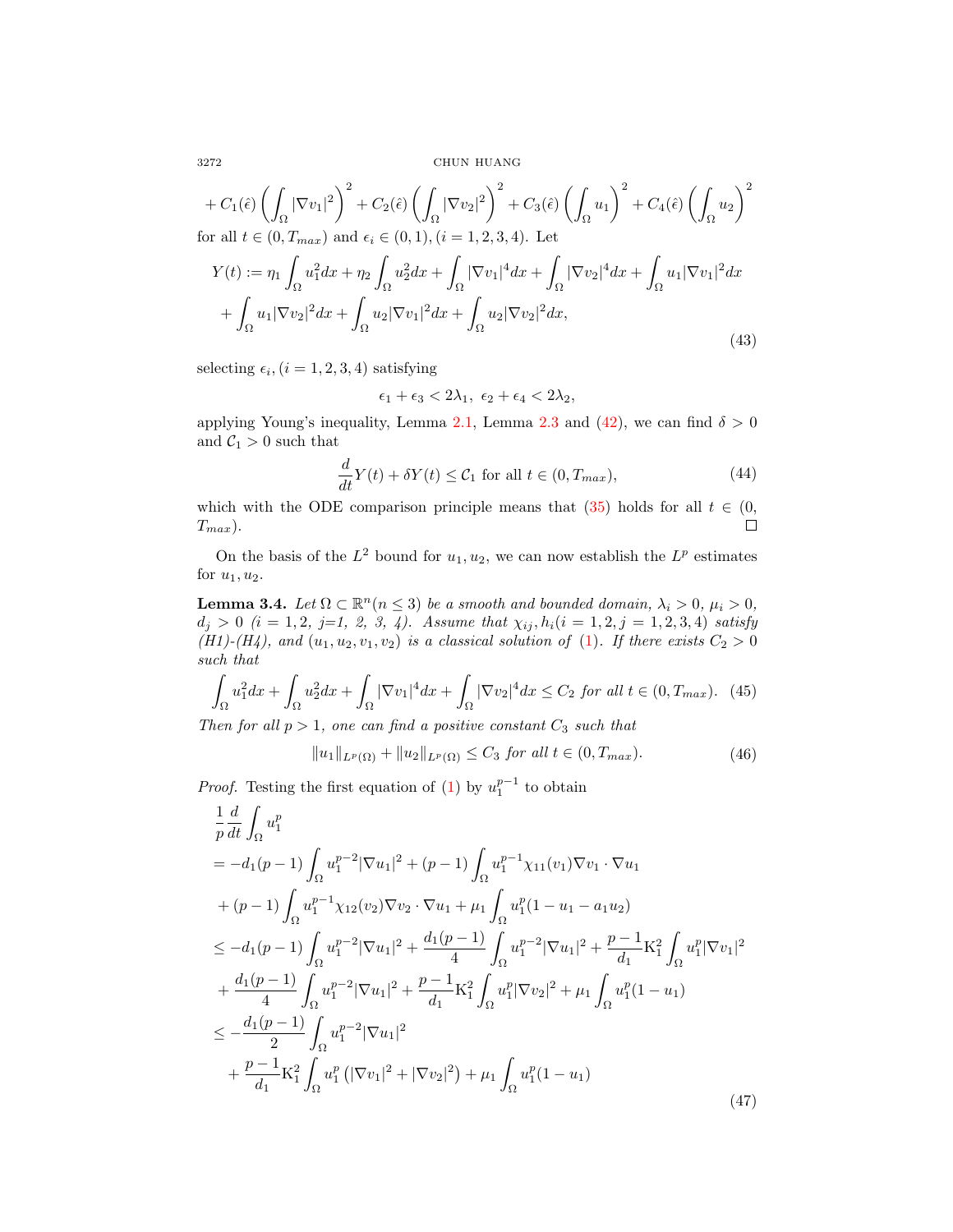for all  $t \in (0, T_{max})$ . Since [\(45\)](#page-11-0) entails that

$$
\int_{\Omega} |\nabla v_i|^4 dx \le C_2 \text{ for all } t \in (0, T_{max}), i = 1, 2,
$$
\n(48)

<span id="page-12-0"></span>with  $C_2 > 0$ , and thus we apply the Hölder inequality to obtain

$$
\frac{p-1}{d_1} \mathcal{K}_1^2 \int_{\Omega} u_1^p \left( |\nabla v_1|^2 + |\nabla v_2|^2 \right) dx
$$
\n
$$
\leq \frac{p-1}{d_1} \mathcal{K}_1^2 \left( \int_{\Omega} u_1^{2p} dx \right)^{\frac{1}{2}} \left( \int_{\Omega} |\nabla v_1|^4 dx \right)^{\frac{1}{2}}
$$
\n
$$
+ \frac{p-1}{d_1} \mathcal{K}_1^2 \left( \int_{\Omega} u_1^{2p} dx \right)^{\frac{1}{2}} \left( \int_{\Omega} |\nabla v_2|^4 dx \right)^{\frac{1}{2}}
$$
\n
$$
\leq C_3 \left( \int_{\Omega} u_1^{2p} dx \right)^{\frac{1}{2}} \text{ for all } t \in (0, T_{max})
$$
\n(49)

with  $C_3 > 0$ , to estimate the term  $\left(\int_{\Omega} u_1^{2p} dx\right)^{\frac{1}{2}}$ , fixing

$$
\hat{\lambda}:=\frac{\frac{pn}{2}-\frac{n}{4}}{1-\frac{n}{2}+\frac{pn}{2}},
$$

due to the fact that  $n \leq 3$ , this guarantees that  $\hat{\lambda} \in (0,1)$ , then we can employ the Gagliardo-Nirenberg inequality, Lemma [2.1](#page-2-0) and Young's inequality to get

<span id="page-12-1"></span>
$$
C_{3} \left( \int_{\Omega} u_{1}^{2p} dx \right)^{\frac{1}{2}} = C_{3} \| u_{1}^{\frac{p}{2}} \|_{L^{4}(\Omega)}^{2} \leq C_{4} \left( \| \nabla u_{1}^{\frac{p}{2}} \|_{L^{2}(\Omega)}^{2\hat{\lambda}} \| u_{1}^{\frac{p}{2}} \|_{L^{\frac{2}{p}}(\Omega)}^{2(1-\hat{\lambda})} + \| u_{1}^{\frac{p}{2}} \|_{L^{\frac{2}{p}}(\Omega)}^{2} \right)
$$
  

$$
\leq C_{5} \left( \| \nabla u_{1}^{\frac{p}{2}} \|_{L^{2}(\Omega)}^{2\hat{\lambda}} + 1 \right)
$$
  

$$
\leq \frac{d_{1}(p-1)}{2} \int_{\Omega} u_{1}^{p-2} |\nabla u_{1}|^{2} dx + C_{6}
$$
(50)

with  $C_4, C_5, C_6 > 0$ . A combination of [\(47\)](#page-11-1), [\(49\)](#page-12-0) and [\(50\)](#page-12-1) yields

$$
\frac{1}{p}\frac{d}{dt}\int_{\Omega}u_1^p dx + \int_{\Omega}u_1^p dx \le \mu_1 \int_{\Omega}u_1^p (1-u_1) dx + \int_{\Omega}u_1^p dx + C_6 \le C_7 \tag{51}
$$

with  $C_7 > 0$ . Therefore, we apply a comparison argument to establish the boundedness of  $||u_1||_{L^p(\Omega)}$ . Applying the same arguments as above, we can easily obtain the boundedness of  $||u_2||_{L^p(\Omega)}$ . This completes the proof of this lemma.  $\Box$ 

Proof of Theorem [1.1.](#page-2-4) In light of Lemma [3.4,](#page-11-2) it follows from the well known Mosertype iterations and Lemma [2.1](#page-2-0) that Theorem [1.1](#page-2-4) holds.  $\Box$ 

3.2. The improvement of boundedness for  $n = 2$ : proof of Corollary 1.1. In the above section, the global boundedness of solution is derived under the condition that  $\mu_1, \mu_2$  are sufficiently large. In this section, motivated by the method in [\[2,](#page-17-19) [3,](#page-17-5) [17\]](#page-17-1), we remove the restriction on  $\mu_1, \mu_2$  when  $n = 2$ . The key point of the proof is to establish the boundedness of  $\int_{\Omega} |\nabla v_1|^4 dx$  and  $\int_{\Omega} |\nabla v_1|^4 dx$ , to this end, we first establish the boundedness of  $\int_{t}^{t+\tau} \int_{\Omega} |\nabla v_i|^4 dx$ ,  $i = 1, 2$  in the following lemma.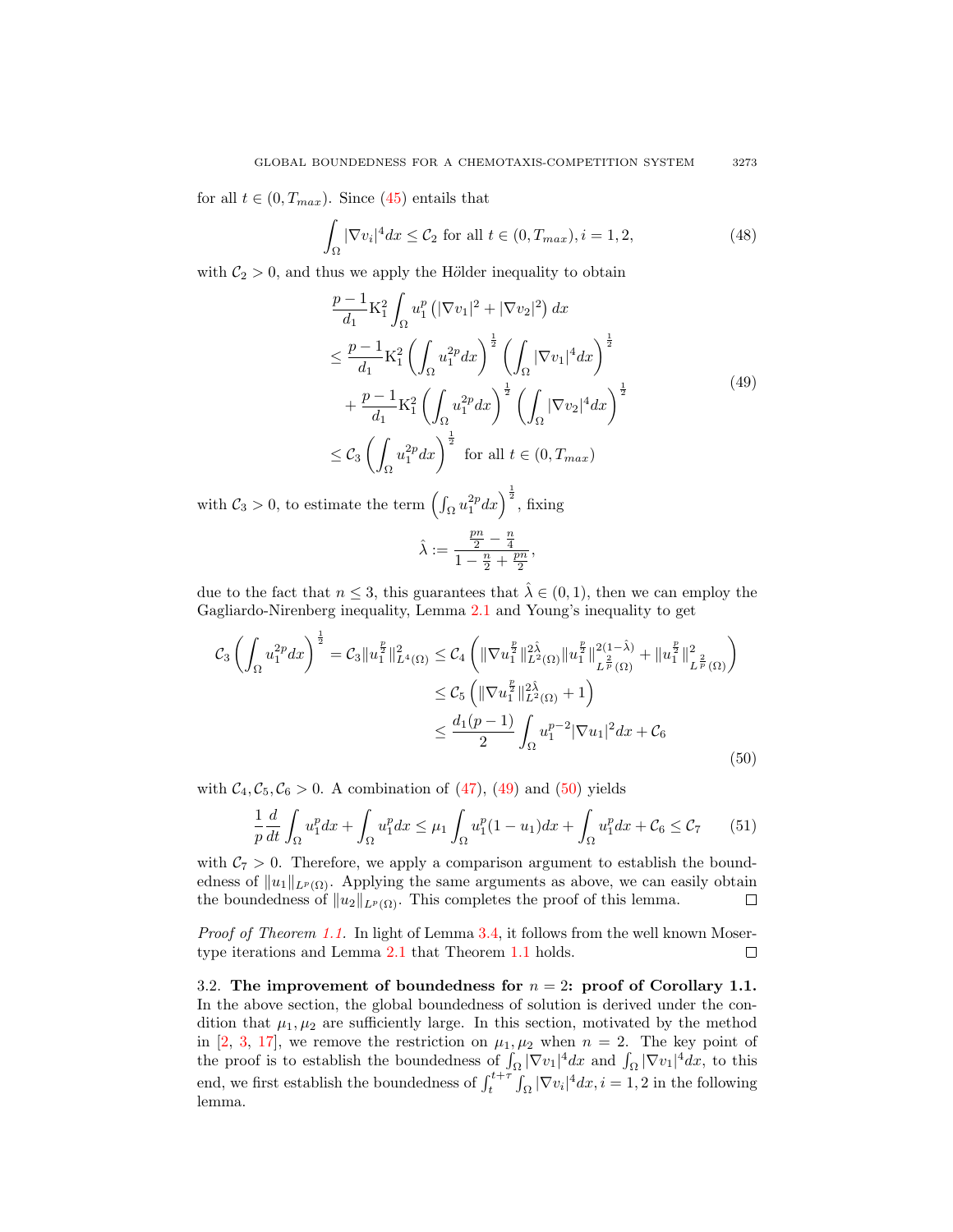**Lemma 3.5.** Let  $\Omega \subset \mathbb{R}^n (n \leq 2)$  be a smooth and bounded domain,  $\lambda_i > 0$ ,  $\mu_i > 0$ ,  $d_i > 0$  (i = 1, 2, j=1, 2, 3, 4). Assume that  $h_i(i = 1, 2)$  satisfy (H3)-(H4), and  $(u_1, u_2, v_1, v_2)$  is a classical solution of [\(1\)](#page-0-0). Then one can find a constant  $C_4 > 0$ such that

<span id="page-13-1"></span>
$$
\int_{t}^{t+\tau} \int_{\Omega} |\nabla v_{1}|^{4} dx ds + \int_{t}^{t+\tau} \int_{\Omega} |\nabla v_{2}|^{4} dx ds \le C_{4} \text{ for all } t \in (0, T_{\max}), \qquad (52)
$$
  
where  $\tau = \min\left\{1, \frac{T_{\max}}{2}\right\}.$ 

*Proof.* Since  $n \leq 2$ , we can apply the Gagliardo-Nirenberg inequality to obtain

<span id="page-13-0"></span>
$$
\int_{\Omega} |\nabla v_{1}|^{4} dx = ||\nabla v_{1}||_{L^{4}(\Omega)}^{4} \leq C(GN)^{4} \left( ||\Delta v_{1}||_{L^{2}(\Omega)}^{\overline{\lambda}} ||\nabla v_{1}||_{L^{2}(\Omega)}^{1-\overline{\lambda}} + ||\nabla v_{1}||_{L^{2}(\Omega)} \right)^{4}
$$
  
 
$$
\leq C_{8} \left( ||\Delta v_{1}||_{L^{2}(\Omega)}^{2} + 1 \right)
$$
(53)

with  $C_8 > 0$ ,  $\overline{\lambda} = \frac{n}{4} \in (0, \frac{1}{2}]$ , where we have used the boundedness result of  $\|\nabla v_1\|_{L^2(\Omega)}$  in Lemma [2.3.](#page-3-4) Integrating [\(53\)](#page-13-0) over  $(t, t + \tau)$ , and by virtue of Lemma [2.3,](#page-3-4) we can compute

$$
\int_{t}^{t+\tau} \int_{\Omega} |\nabla v_{1}|^{4} dx ds \leq C_{9} \text{ for all } t \in (0, T_{max}), \tag{54}
$$

where  $\mathcal{C}_9 > 0$ . Similarly, we can derive

$$
\int_{t}^{t+\tau} \int_{\Omega} |\nabla v_{1}|^{4} dx ds \leq C_{10} \text{ for all } t \in (0, T_{max})
$$
\n
$$
\text{readily yields (52).} \qquad \Box
$$

with  $C_{10} > 0$ , this readily yields [\(52\)](#page-13-1).

In the second step, we derive the boundedness of  $\int_{\Omega} |u_i| \ln u_i| dx$ ,  $i = 1, 2$ .

<span id="page-13-4"></span>**Lemma 3.6.** Let  $\Omega \subset \mathbb{R}^n (n \leq 2)$  be a smooth and bounded domain,  $\lambda_i > 0$ ,  $\mu_i > 0$ ,  $d_i > 0$  (i = 1, 2, j=1, 2, 3, 4). Assume that  $\chi_{ij}$  (i = 1, 2, j = 1, 2) satisfy

<span id="page-13-2"></span>
$$
0 < \chi_{ij}'(s) \le L \text{ for all } s \ge 0 \tag{56}
$$

with  $L > 0$ , and  $(u_1, u_2, v_1, v_2)$  is a classical solution of [\(1\)](#page-0-0). Then there exists  $C_4 > 0$  such that

$$
\int_{\Omega} |u_1 \ln u_1| dx \le C_4, \int_{\Omega} |u_2 \ln u_2| dx \le C_4 \text{ for all } t \in (0, T_{\text{max}}). \tag{57}
$$

*Proof.* Multiplying the first equation in [\(1\)](#page-0-0) by  $(1 + \ln u_1)$  and integrating it over  $\Omega$ , one obtains

<span id="page-13-3"></span>
$$
\frac{d}{dt} \int_{\Omega} u_1 \ln u_1 dx \n= -d_1 \int_{\Omega} \frac{|\nabla u_1|^2}{u_1} dx + \int_{\Omega} \chi_{11}(v_1) \nabla v_1 \cdot \nabla u_1 dx + \int_{\Omega} \chi_{12}(v_2) \nabla v_2 \cdot \nabla u_1 dx \n+ \mu_1 \int_{\Omega} u_1 (1 - u_1 - a_1 u_2) (1 + \ln u_1) \n= -d_1 \int_{\Omega} \frac{|\nabla u_1|^2}{u_1} dx + \int_{\Omega} \nabla \left( \int_1^{v_1} \chi_{11}(s) ds \right) \cdot \nabla u_1 dx \n+ \int_{\Omega} \nabla \left( \int_1^{v_2} \chi_{12}(s) ds \right) \cdot \nabla u_1 dx
$$
\n(58)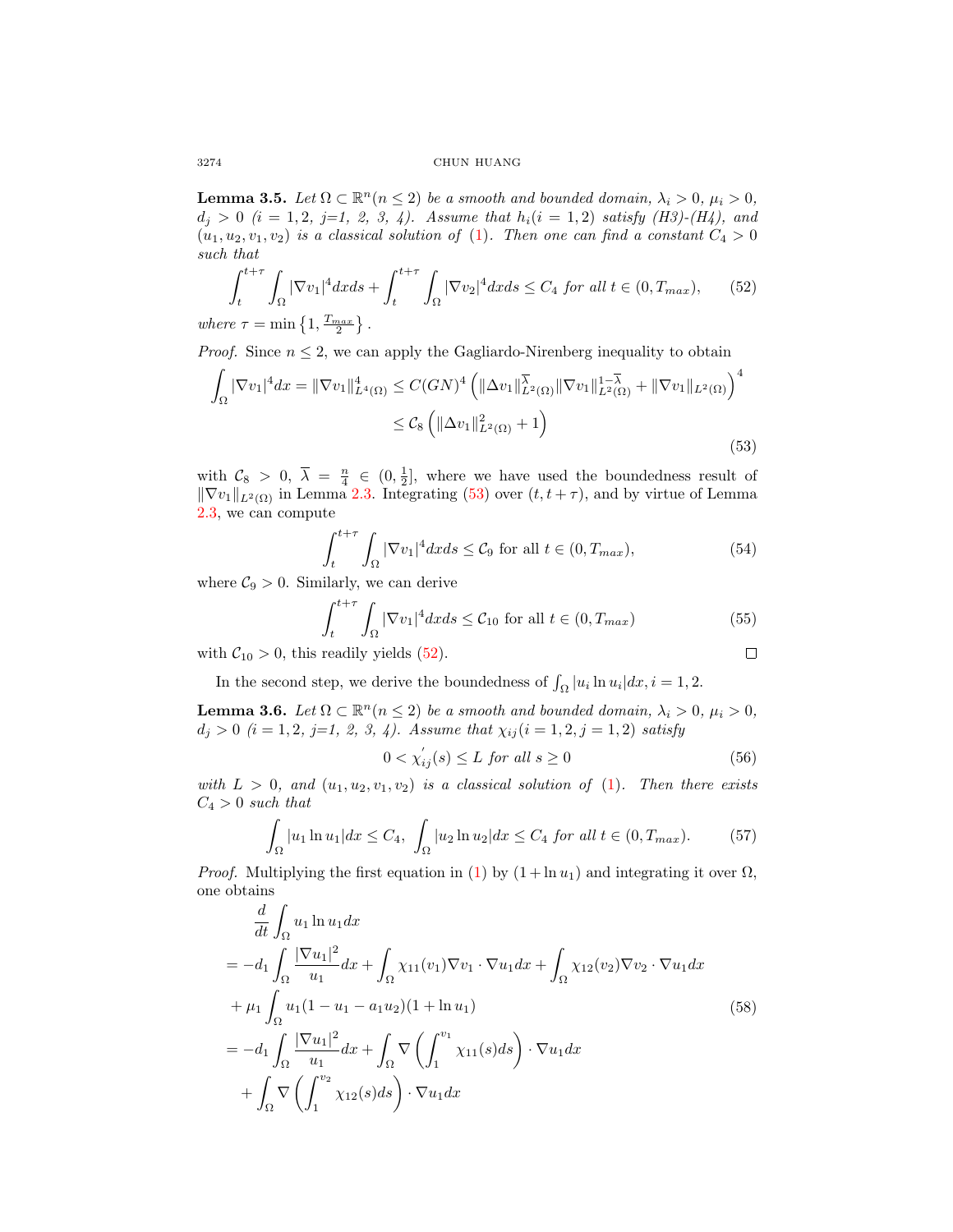GLOBAL BOUNDEDNESS FOR A CHEMOTAXIS-COMPETITION SYSTEM 3275

+ 
$$
\mu_1 \int_{\Omega} u_1 (1 - u_1 - a_1 u_2) (1 + \ln u_1)
$$
  
\n=  $-d_1 \int_{\Omega} \frac{|\nabla u_1|^2}{u_1} dx - \int_{\Omega} \Delta \left( \int_1^{v_1} \chi_{11}(s) ds \right) u_1 dx - \int_{\Omega} \Delta \left( \int_1^{v_2} \chi_{12}(s) ds \right) u_1 dx$   
\n+  $\mu_1 \int_{\Omega} u_1 (1 - u_1 - a_1 u_2) (1 + \ln u_1)$  for all  $t \in (0, T_{max})$ .

To estimate  $-\int_{\Omega} \Delta \left(\int_1^{v_1} \chi_{11}(s)ds\right) u_1 dx$ , utilizing the Young inequality and [\(56\)](#page-13-2), it follows

<span id="page-14-0"></span>
$$
-\int_{\Omega} \Delta \left( \int_{1}^{v_1} \chi_{11}(s)ds \right) u_1 dx \leq \frac{1}{2} \int_{\Omega} u_1^2 dx + \frac{1}{2} \int_{\Omega} \left| \Delta \left( \int_{1}^{v_1} \chi_{11}(s)ds \right) \right|^2 dx
$$
  

$$
= \frac{1}{2} ||u_1||_{L^2(\Omega)}^2 + \frac{1}{2} ||\chi'_{11}(v_1)| \nabla v_1|^2 + \chi_{11}(v_1) \Delta v_1 ||_{L^2(\Omega)}^2
$$
  

$$
\leq \frac{1}{2} ||u_1||_{L^2(\Omega)}^2 + L^2 ||\nabla v_1||_{L^4(\Omega)}^4 + K_1^2 ||\Delta v_1||_{L^2(\Omega)}^2.
$$
  
(59)

Like wise, we have

$$
-\int_{\Omega} \Delta \left(\int_1^{v_2} \chi_{12}(s)ds\right) u_1 dx \le \frac{1}{2} \|u_1\|_{L^2(\Omega)}^2 + L^2 \|\nabla v_2\|_{L^4(\Omega)}^4 + K_1^2 \|\Delta v_2\|_{L^2(\Omega)}^2. \tag{60}
$$

As for  $\mu_1 \int_{\Omega} u_1(1-u_1-a_1u_2)(1+\ln u_1)$ , in view of the boundedness of  $\int_{\Omega} u_i dx$  (*i* = 1, 2) in Lemma [2.1,](#page-2-0) and the inequalities  $\rho(1-\rho) \leq \frac{1}{4}$ ,  $\rho(1-\rho)\ln\rho \leq 0$  as well as  $-\rho \ln \rho \leq \frac{1}{e}$  for all  $\rho > 0$ , it holds that

<span id="page-14-1"></span>
$$
\mu_1 \int_{\Omega} u_1 (1 - u_1 - a_1 u_2)(1 + \ln u_1)
$$
  
\n
$$
\leq \mu_1 \int_{\Omega} u_1 (1 - u_1) dx + \mu_1 \int_{\Omega} u_1 (1 - u_1) \ln u_1 dx - a_1 \mu_1 \int_{\Omega} u_1 u_2 \ln u_1 dx \qquad (61)
$$
  
\n
$$
\leq \frac{\mu_1 |\Omega|}{4} + \frac{a_1 \mu_1 m_2}{e} \text{ for all } t \in (0, T_{max}).
$$

Plugging  $(59)-(61)$  $(59)-(61)$  $(59)-(61)$  into  $(58)$ , we can see that

<span id="page-14-2"></span>
$$
\frac{d}{dt} \int_{\Omega} u_1 \ln u_1 dx + d_1 \int_{\Omega} \frac{|\nabla u_1|^2}{u_1} dx \le ||u_1||_{L^2(\Omega)}^2 + (L + K_1)^2 \left( \|\nabla v_1\|_{L^4(\Omega)}^4 + \|\Delta v_1\|_{L^2(\Omega)}^2 + \|\nabla v_2\|_{L^4(\Omega)}^4 + \|\Delta v_2\|_{L^2(\Omega)}^2 \right) + \frac{\mu_1 |\Omega|}{4} + \frac{a_1 \mu_1 m_2}{e} \tag{62}
$$

for all  $t \in (0, T_{max})$ . According to  $n \leq 2$ , we can utilize the Gagliardo-Nirenberg inequality to derive

<span id="page-14-3"></span>
$$
\int_{\Omega} u_1 \ln u_1 dx \le \int_{\Omega} u_1^2 dx = \|u_1^{\frac{1}{2}}\|_{L^4(\Omega)}^4 \le C_{11} \|\nabla u_1^{\frac{1}{2}}\|_{L^2(\Omega)}^{4\overline{\lambda}} \|u_1^{\frac{1}{2}}\|_{L^2(\Omega)}^{4(1-\overline{\lambda})} + C_{11} \|u_1^{\frac{1}{2}}\|_{L^2(\Omega)}^{4}
$$
  

$$
\le C_{12} \left( \int_{\Omega} \frac{|\nabla u_1|^2}{u_1} + 1 \right)
$$
(63)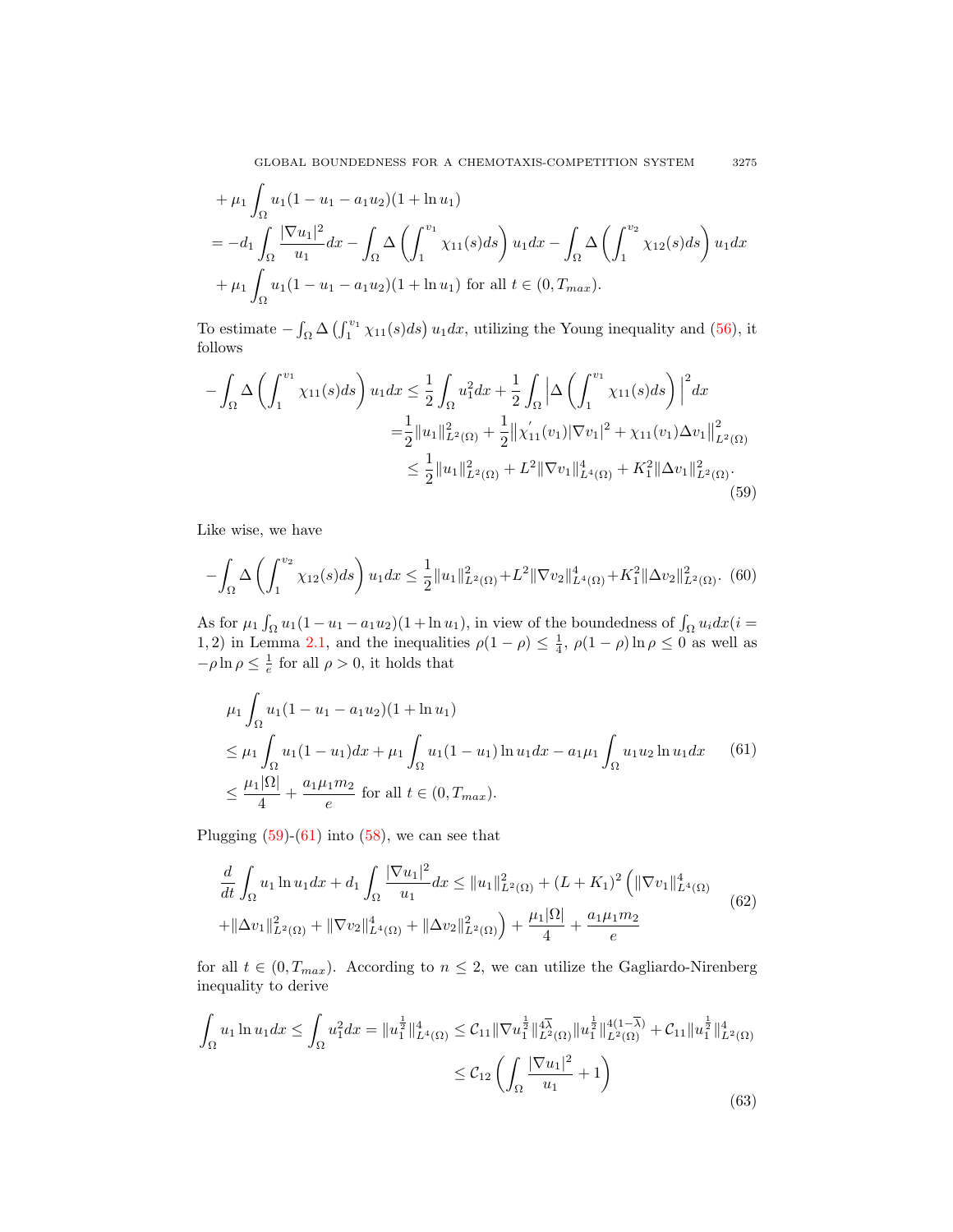where  $\overline{\lambda} = \frac{n}{4} \in (0, \frac{1}{2}], C_{12} > 0$ . Together with [\(62\)](#page-14-2) and [\(63\)](#page-14-3), we arrive at

$$
\frac{d}{dt} \int_{\Omega} u_1 \ln u_1 dx + \frac{d_1}{C_{12}} \int_{\Omega} u_1 \ln u_1 dx \n\leq \|u_1\|_{L^2(\Omega)}^2 + (L + K_1)^2 \left( \|\nabla v_1\|_{L^4(\Omega)}^4 + \|\Delta v_1\|_{L^2(\Omega)}^2 + \|\nabla v_2\|_{L^4(\Omega)}^4 + \|\Delta v_2\|_{L^2(\Omega)}^2 \right) \n+ \frac{\mu_1 |\Omega|}{4} + \frac{a_1 \mu_1 m_2}{e} + d_1
$$
\n(64)

for all  $t \in (0, T_{max})$ . Thus, we infer from  $(10)$ ,  $(13)$ ,  $(52)$  and Lemma [2.2](#page-3-2) that  $\int_{\Omega} |u_1| \ln u_1| dx$  is bounded. Equally, we can establish the boundedness for  $\int_{\Omega} |u_2| \ln u_1$  $u_2|dx$ . Whereby the proof is completed. П

In what follows, we proceed to show that  $\int_{\Omega} u_1^2 dx + \int_{\Omega} u_2^2 dx + \int_{\Omega} |\nabla v_1|^4 dx +$  $\int_{\Omega} |\nabla v_2|^4 dx$  is bounded for all  $\mu_1, \mu_2 > 0$ .

<span id="page-15-4"></span>**Lemma 3.7.** Let  $\Omega \subset \mathbb{R}^2$  be a smooth and bounded domain,  $\lambda_i > 0$ ,  $\mu_i > 0$ ,  $d_j > 0$  $(i = 1, 2, j = 1, 2, 3, 4)$ . Assume that the conditions in Lemma [3.6](#page-13-4) are satisfied, and  $(u_1, u_2, v_1, v_2)$  is a classical solution of [\(1\)](#page-0-0). Then there exists  $C_5 > 0$  such that

<span id="page-15-3"></span>
$$
\int_{\Omega} u_1^2 dx + \int_{\Omega} u_2^2 dx + \int_{\Omega} |\nabla v_1|^4 dx + \int_{\Omega} |\nabla v_2|^4 dx \le C_5 \text{ for all } t \in (0, T_{\text{max}}). \tag{65}
$$

*Proof.* From  $(21)-(24)$  $(21)-(24)$  $(21)-(24)$ , we deduce that

<span id="page-15-0"></span>
$$
\frac{d}{dt} \left( \int_{\Omega} u_1^2 dx + \int_{\Omega} u_2^2 dx + \int_{\Omega} |\nabla v_1|^4 dx + \int_{\Omega} |\nabla v_2|^4 dx \right) + d_1 \int_{\Omega} |\nabla u_1|^2 dx \n+ d_2 \int_{\Omega} |\nabla u_2|^2 dx + 4\lambda_1 \int_{\Omega} |\nabla v_1|^4 dx + d_3 \int_{\Omega} |\nabla |\nabla v_1|^2|^2 dx + 4\lambda_2 \int_{\Omega} |\nabla v_2|^4 dx \n+ d_4 \int_{\Omega} |\nabla |\nabla v_2|^2|^2 dx + \int_{\Omega} (u_1^2 + u_2^2) dx \n\leq \left( (2n+8) \frac{C_{h_1}^2}{d_3} + \frac{2\mathcal{K}_1^2}{d_1} \right) \int_{\Omega} u_1^2 |\nabla v_1|^2 dx + \left( (2n+8) \frac{C_{h_1}^2}{d_3} + \frac{2\mathcal{K}_2^2}{d_2} \right) \int_{\Omega} u_2^2 |\nabla v_1|^2 dx \n+ \left( (2n+8) \frac{C_{h_2}^2}{d_4} + \frac{2\mathcal{K}_1^2}{d_1} \right) \int_{\Omega} u_1^2 |\nabla v_2|^2 dx + \left( (2n+8) \frac{C_{h_2}^2}{d_4} + \frac{2\mathcal{K}_2^2}{d_2} \right) \int_{\Omega} u_2^2 |\nabla v_2|^2 dx \n+ 2d_3 \int_{\partial\Omega} |\nabla v_1|^2 \frac{\partial |\nabla v_1|^2}{\partial \nu} dS + 2d_4 \int_{\partial\Omega} |\nabla v_2|^2 \frac{\partial |\nabla v_2|^2}{\partial \nu} dS + \int_{\Omega} (u_1^2 + u_2^2) dx \n+ 2\mu_1 \int_{\Omega} u_1^2 (1 - u_1) dx + 2\mu_2 \int_{\Omega} u_2^2 (1 - u_2) dx \text{ for all } t \in (0, T_{max}).
$$
\n(66)

To handle the first term on the right side of  $(66)$ , we notice that  $n = 2$ , accordingly, in view of  $(18)$ , the following inequality

<span id="page-15-1"></span>
$$
||u_1||_{L^3(\Omega)}^3 \le \epsilon ||\nabla u_1||_{L^2(\Omega)}^2 ||u_1 \ln |u_1||_{L^1(\Omega)} + C ||u_1||_{L^1(\Omega)}^3 + C_{\epsilon}
$$
 (67)

holds for all  $\epsilon > 0$ , then, the boundedness of  $||u_1 \ln |u_1||_{L^1(\Omega)}$  and  $||u_1||_{L^1(\Omega)}$  in Lemma [3.6](#page-13-4) and Lemma [2.1](#page-2-0) guarantees that

<span id="page-15-2"></span>
$$
||u_1||_{L^3(\Omega)}^3 \le C_{13}\epsilon ||\nabla u_1||_{L^2(\Omega)}^2 + C_{13} \text{ for all } t \in (0, T_{max}) \text{ and } \epsilon > 0 \tag{68}
$$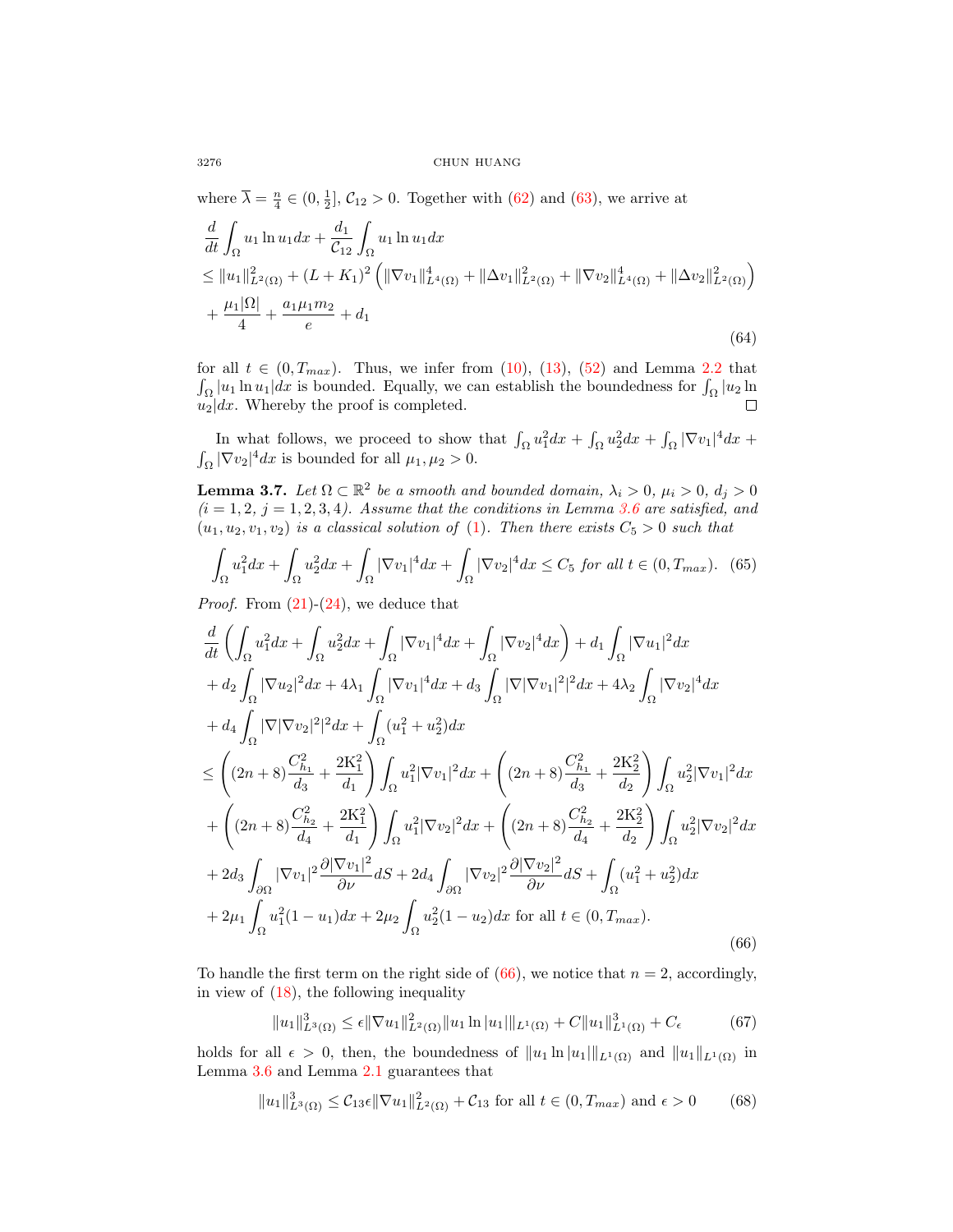with  $C_{13} > 0$ . Therefore, utilizing the Hölder inequality, the Gagliardo-Nirenberg inequality and the Young inequality, it follows from  $(12)$ ,  $(67)$  as well as  $(68)$  that

<span id="page-16-0"></span>
$$
\begin{split}\n&\left((2n+8)\frac{C_{h_1}^2}{d_3} + \frac{2K_1^2}{d_1}\right) \int_{\Omega} u_1^2 |\nabla v_1|^2 dx \\
&\leq \left((2n+8)\frac{C_{h_1}^2}{d_3} + \frac{2K_1^2}{d_1}\right) ||u_1||_{L^3(\Omega)}^2 |||\nabla v_1|^2||_{L^3(\Omega)} \\
&\leq \left((2n+8)\frac{C_{h_1}^2}{d_3} + \frac{2K_1^2}{d_1}\right) \\
&\|u_1\|_{L^3(\Omega)}^2 \left(C_{GN} ||\nabla |\nabla v_1|^2||_{L^2(\Omega)}^{\frac{2}{3}} |||\nabla v_1|^2||_{L^1(\Omega)}^{\frac{1}{3}} + C_{GN} |||\nabla v_1|^2||_{L^1(\Omega)}\right)\n\end{split} \tag{69}
$$
\n
$$
\leq \left((2n+8)\frac{C_{h_1}^2}{d_3} + \frac{2K_1^2}{d_1}\right) ||u_1||_{L^3(\Omega)}^2 \left(C_{14} ||\nabla |\nabla v_1|^2||_{L^2(\Omega)}^{\frac{2}{3}} + C_{14}\right)
$$
\n
$$
\leq \frac{d_3}{4} ||\nabla |\nabla v_1|^2||_{L^2(\Omega)}^2 + C_{15} ||u_1||_{L^3(\Omega)}^3 + C_{15}\n\leq \frac{d_3}{4} ||\nabla |\nabla v_1|^2||_{L^2(\Omega)}^2 + \frac{d_1}{2} ||\nabla u_1||_{L^2(\Omega)}^2 + C_{16} \text{ for all } t \in (0, T_{max})\n\end{split}
$$

with  $C_{14}$ ,  $C_{15}$ ,  $C_{16} > 0$ , where we have fixed  $\epsilon = \frac{d_1}{2C_{13}C_{15}}$  when using [\(68\)](#page-15-2). In a similar way, we can find  $C_{17}, C_{18}, C_{19} > 0$  such that

$$
\left( (2n+8)\frac{C_{h_1}^2}{d_3} + \frac{2K_2^2}{d_2} \right) \int_{\Omega} u_2^2 |\nabla v_1|^2 dx \le \frac{d_3}{4} \|\nabla |\nabla v_1|^2 \|_{L^2(\Omega)}^2 + \frac{d_2}{2} \|\nabla u_2\|_{L^2(\Omega)}^2 + C_{17}
$$
\n
$$
(70)
$$

and

$$
\left( (2n+8)\frac{C_{h_2}^2}{d_4} + \frac{2K_1^2}{d_1} \right) \int_{\Omega} u_1^2 |\nabla v_2|^2 dx \le \frac{d_4}{4} \|\nabla |\nabla v_2|^2 \|_{L^2(\Omega)}^2 + \frac{d_1}{2} \|\nabla u_1\|_{L^2(\Omega)}^2 + C_{18} \tag{71}
$$

as well as

$$
\left( (2n+8)\frac{C_{h_2}^2}{d_4} + \frac{2K_2^2}{d_2} \right) \int_{\Omega} u_2^2 |\nabla v_2|^2 dx \le \frac{d_4}{4} \|\nabla |\nabla v_2|^2 \|_{L^2(\Omega)}^2 + \frac{d_2}{2} \|\nabla u_2\|_{L^2(\Omega)}^2 + C_{19} \tag{72}
$$

for all  $t \in (0, T_{max})$ .

For the term  $2d_3 \int_{\partial \Omega} |\nabla v_1|^2 \frac{\partial |\nabla v_1|^2}{\partial \nu} dS + 2d_4 \int_{\partial \Omega} |\nabla v_2|^2 \frac{\partial |\nabla v_2|^2}{\partial \nu} dS$ , [\(12\)](#page-3-3) and [\(38\)](#page-10-0)-[\(40\)](#page-10-1) enable us to see that

$$
2d_3 \int_{\partial \Omega} |\nabla v_1|^2 \frac{\partial |\nabla v_1|^2}{\partial \nu} dS + 2d_4 \int_{\partial \Omega} |\nabla v_2|^2 \frac{\partial |\nabla v_2|^2}{\partial \nu} dS
$$
  
\n
$$
\leq \frac{d_3}{2} ||\nabla |\nabla v_1|^2 ||_{L^2(\Omega)}^2 + \frac{d_4}{2} ||\nabla |\nabla v_2|^2 ||_{L^2(\Omega)}^2 + C_{20} \text{ for all } t \in (0, T_{max})
$$
\n(73)

with  $\mathcal{C}_{20} > 0$ .

What's more, making use of the identity  $s^2(1-s) \leq \frac{4}{27}$  for all  $s > 0$ , the last two terms in [\(66\)](#page-15-0) can be bounded as

<span id="page-16-1"></span>
$$
2\mu_1 \int_{\Omega} u_1^2 (1 - u_1) dx + 2\mu_2 \int_{\Omega} u_2^2 (1 - u_2) dx \le \frac{8|\Omega|}{27} (\mu_1 + \mu_2)
$$
 for all  $t \in (0, T_{max}).$  (74)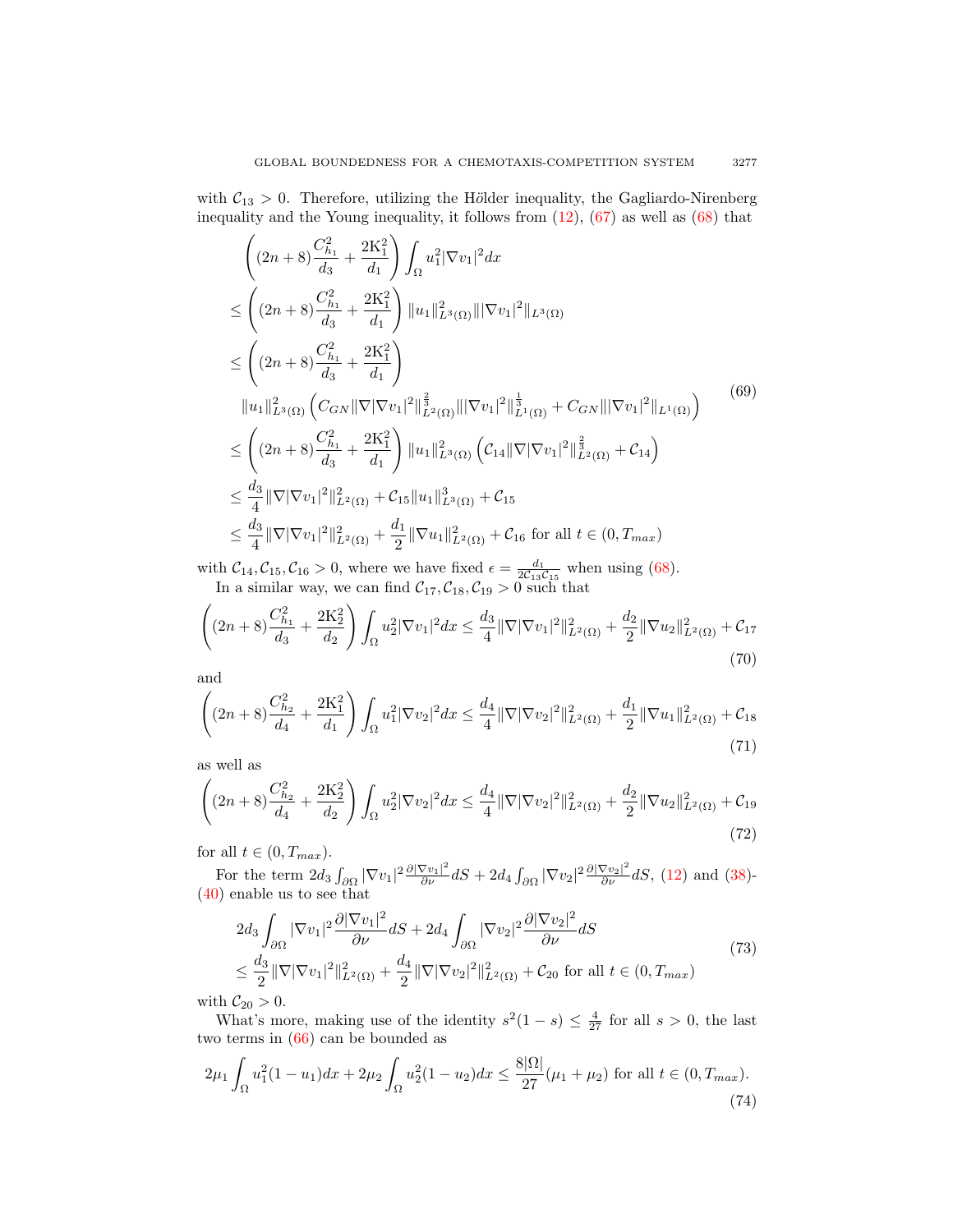Thus, plugging  $(69)-(74)$  $(69)-(74)$  $(69)-(74)$  into  $(66)$ , we can conclude that

$$
\frac{d}{dt}\tilde{Y}(t) + \tilde{\delta}\tilde{Y}(t) \le \int_{\Omega} (u_1^2 + u_2^2) dx + C_{21} \text{ for all } t \in (0, T_{max}),\tag{75}
$$

where  $\tilde{Y}(t) := \int_{\Omega} u_1^2 dx + \int_{\Omega} u_2^2 dx + \int_{\Omega} |\nabla v_1|^4 dx + \int_{\Omega} |\nabla v_2|^4 dx$ ,  $\tilde{\delta} := \min\{4\lambda_1, 4\lambda_2, 1\}$ ,  $C_{21} > 0$ , which combined with  $(10)$ ,  $(11)$  and Lemma [2.2](#page-3-2) show  $(65)$ .

Proof of Corollary [1.](#page-2-1) A combination of Lemma [2.5](#page-5-5) and Lemma [3.7](#page-15-4) directly yields Corollary [1.](#page-2-1)  $\Box$ 

Acknowledgments. We would like to thank the anonymous reviewers for their valuable suggestions and fruitful comments which lead to significant improvement of this work.

## **REFERENCES**

- <span id="page-17-16"></span>[\[1\]](http://www.ams.org/mathscinet-getitem?mr=MR3498177&return=pdf) X. Bai and M. Winkler, [Equilibration in a fully parabolic two-species chemotaxis system with](http://dx.doi.org/10.1512/iumj.2016.65.5776) [competitive kinetics,](http://dx.doi.org/10.1512/iumj.2016.65.5776) Indiana Univ. Math. J., 65 (2016), 553–583.
- <span id="page-17-19"></span>[\[2\]](http://www.ams.org/mathscinet-getitem?mr=MR3351175&return=pdf) N. Bellomo, A. Bellouquid, Y. Tao and M. Winkler, [Toward a mathematical theory of Keller-](http://dx.doi.org/10.1142/S021820251550044X)[Segel models of pattern formation in biological tissues,](http://dx.doi.org/10.1142/S021820251550044X) Math. Models Methods Appl. Sci., 25 (2015), 1663–1763.
- <span id="page-17-5"></span>[\[3\]](http://www.ams.org/mathscinet-getitem?mr=MR3639164&return=pdf) T. Black, [Global existence and asymptotic stability in a competitive two-species chemotaxis](http://dx.doi.org/10.3934/dcdsb.2017061) [system with two signals,](http://dx.doi.org/10.3934/dcdsb.2017061) Discrete Contin. Dyn. Syst. Ser. B, 22 (2017), 1253–1272.
- <span id="page-17-9"></span>[\[4\]](http://www.ams.org/mathscinet-getitem?mr=MR4019927&return=pdf) E. Espejo, K. Vilches and C. Conca, [A simultaneous blow-up problem arising in tumor Mod](http://dx.doi.org/10.1007/s00285-019-01397-6)[eling,](http://dx.doi.org/10.1007/s00285-019-01397-6) J. Math. Biol., 79 (2019), 1357–1399.
- <span id="page-17-0"></span>[\[5\]](http://www.ams.org/mathscinet-getitem?mr=MR3232531&return=pdf) H. Knútsdóttir, E. Pálsson and L. Edelstein-Keshet, [Mathematical model of macrophage](http://dx.doi.org/10.1016/j.jtbi.2014.04.031)[facilitated breast cancer cells invasion,](http://dx.doi.org/10.1016/j.jtbi.2014.04.031) J. Theor. Biol., 357 (2014), 184–199.
- <span id="page-17-2"></span>[\[6\]](http://www.ams.org/mathscinet-getitem?mr=MR3651256&return=pdf) X. Li and Y. Wang, [Boundedness in a two-species chemotaxis parabolic system with two](http://dx.doi.org/10.3934/dcdsb.2017132) [chemicals,](http://dx.doi.org/10.3934/dcdsb.2017132) Discrete Contin. Dyn. Syst. Ser. B, 22 (2017), 2717–2729.
- <span id="page-17-18"></span>[\[7\]](http://www.ams.org/mathscinet-getitem?mr=MR3249815&return=pdf) N. Mizoguchi and P. Souplet, [Nondegeneracy of blow-up points for the parabolic Keller-Segel](http://dx.doi.org/10.1016/j.anihpc.2013.07.007) [system,](http://dx.doi.org/10.1016/j.anihpc.2013.07.007) Ann. Inst. H. Poincar'e Anal. Non Lin'eaire, 31 (2014), 851–875.
- <span id="page-17-6"></span>[\[8\]](http://www.ams.org/mathscinet-getitem?mr=MR4054820&return=pdf) X. Pan, L. Wang, J. Zhang and J. Wang, [Boundedness in a three-dimensional two-species](http://dx.doi.org/10.1007/s00033-020-1248-2) [chemotaxis system with two chemicals,](http://dx.doi.org/10.1007/s00033-020-1248-2) Z. Angew. Math. Phys., 71 (2020).
- <span id="page-17-15"></span>[\[9\]](http://www.ams.org/mathscinet-getitem?mr=MR3216646&return=pdf) C. Stinner, C. Surulescu and M. Winkler, [Global weak solutions in a PDE-ODE system](http://dx.doi.org/10.1137/13094058X) [modeling multiscale cancer cell invasion,](http://dx.doi.org/10.1137/13094058X) SIAM J. Math. Anal., 46 (2014), 1969–2007.
- <span id="page-17-17"></span>[\[10\]](http://www.ams.org/mathscinet-getitem?mr=MR3208091&return=pdf) Y. Tao and M. Winkler, [Energy-type estimates and global solvability in a two-dimensional](http://dx.doi.org/10.1016/j.jde.2014.04.014) [chemotaxis-haptotaxis model with remodeling of non-diffusible attractant,](http://dx.doi.org/10.1016/j.jde.2014.04.014) J. Differential  $Equations, 257 (2014), 784-815.$
- <span id="page-17-3"></span>[\[11\]](http://www.ams.org/mathscinet-getitem?mr=MR3402687&return=pdf) Y. Tao and M. Winkler, [Boundedness vs. blow-up in a two-species chemotaxis system with](http://dx.doi.org/10.3934/dcdsb.2015.20.3165) [two chemicals,](http://dx.doi.org/10.3934/dcdsb.2015.20.3165) Discrete Contin. Dyn. Syst. Ser. B, 20 (2015), 3165–3183.
- <span id="page-17-7"></span>[\[12\]](http://www.ams.org/mathscinet-getitem?mr=MR3809095&return=pdf) X. Tu, C. Mu, P. Zheng and K. Lin, [Global dynamics in a two species chemotaxis competition](http://dx.doi.org/10.3934/dcds.2018156) [system with two signals,](http://dx.doi.org/10.3934/dcds.2018156) *Discrete Contin. Dyn. Syst.*, **38** (2018), 3617–3636.
- <span id="page-17-13"></span>[13] X. Tu, C. Mu and S. Qiu, [Global asymptotic stability in a parabolic-elliptic chemotaxis system](http://dx.doi.org/10.1080/00036811.2020.1783536) [with competitive kinetics and loop,](http://dx.doi.org/10.1080/00036811.2020.1783536) Appl. Anal., (2020).
- <span id="page-17-10"></span>[\[14\]](http://www.ams.org/mathscinet-getitem?mr=MR4091310&return=pdf) X. Tu, C. Mu and S. Qiu, [Boundedness and convergence of constant equilibria in a two-species](http://dx.doi.org/10.1016/j.na.2020.111923) [chemotaxis-competition system with loop,](http://dx.doi.org/10.1016/j.na.2020.111923) Nonlinear Anal., 198 (2020), 111923.
- <span id="page-17-11"></span>[\[15\]](http://www.ams.org/mathscinet-getitem?mr=MR4161964&return=pdf) X. Tu, C. Mu, S. Qiu and L. Yang, [Boundedness in the higher-dimensional fully parabolic](http://dx.doi.org/10.1007/s00033-020-01413-6) [chemotaxis-competition system with loop,](http://dx.doi.org/10.1007/s00033-020-01413-6) Z. Angew. Math. Phys., 71 (2020), 185.
- <span id="page-17-12"></span>[16] X. Tu, C.-L. Tang and S. Qiu, [The phenomenon of large population densities in a chemotaxis](http://dx.doi.org/10.1007/s00028-020-00650-6)[competition system with loop,](http://dx.doi.org/10.1007/s00028-020-00650-6) J. Evol. Equ., (2020).
- <span id="page-17-1"></span>[\[17\]](http://www.ams.org/mathscinet-getitem?mr=MR4043602&return=pdf) L. Wang, J. Zhang C. Mu and X. Hu, [Boundedness and stabilization in a two-species chemo](http://dx.doi.org/10.3934/dcdsb.2019178)[taxis system with two Chemicals,](http://dx.doi.org/10.3934/dcdsb.2019178) Discrete Contin. Dyn. Syst. B, 25 (2020), 191-221.
- <span id="page-17-8"></span>[\[18\]](http://www.ams.org/mathscinet-getitem?mr=MR4175100&return=pdf) L. Wang and C. Mu, [A new result for boundedness and stabilization in a two-species chemo](http://dx.doi.org/10.3934/dcdsb.2020114)[taxis system with two chemicals,](http://dx.doi.org/10.3934/dcdsb.2020114) Discrete Contin. Dyn. Syst. B, 25 (2020), 4585-4601.
- <span id="page-17-14"></span>[\[19\]](http://www.ams.org/mathscinet-getitem?mr=MR2754053&return=pdf) M. Winkler, [Boundedness in the higher-dimensional parabolic-parabolic chemotaxis system](http://dx.doi.org/10.1080/03605300903473426) [with logistic source,](http://dx.doi.org/10.1080/03605300903473426) Comm. Partial Differential Equations, 35 (2010), 1516-1537.
- <span id="page-17-4"></span>[\[20\]](http://www.ams.org/mathscinet-getitem?mr=MR3755877&return=pdf) H. Yu, W. Wang and S. Zheng, [Criteria on global boundedness versus finite time blow-up to](http://dx.doi.org/10.1088/1361-6544/aa96c9) [a two-species chemotaxis system with two chemicals,](http://dx.doi.org/10.1088/1361-6544/aa96c9) Nonlinearity, 31 (2018), 502-514.